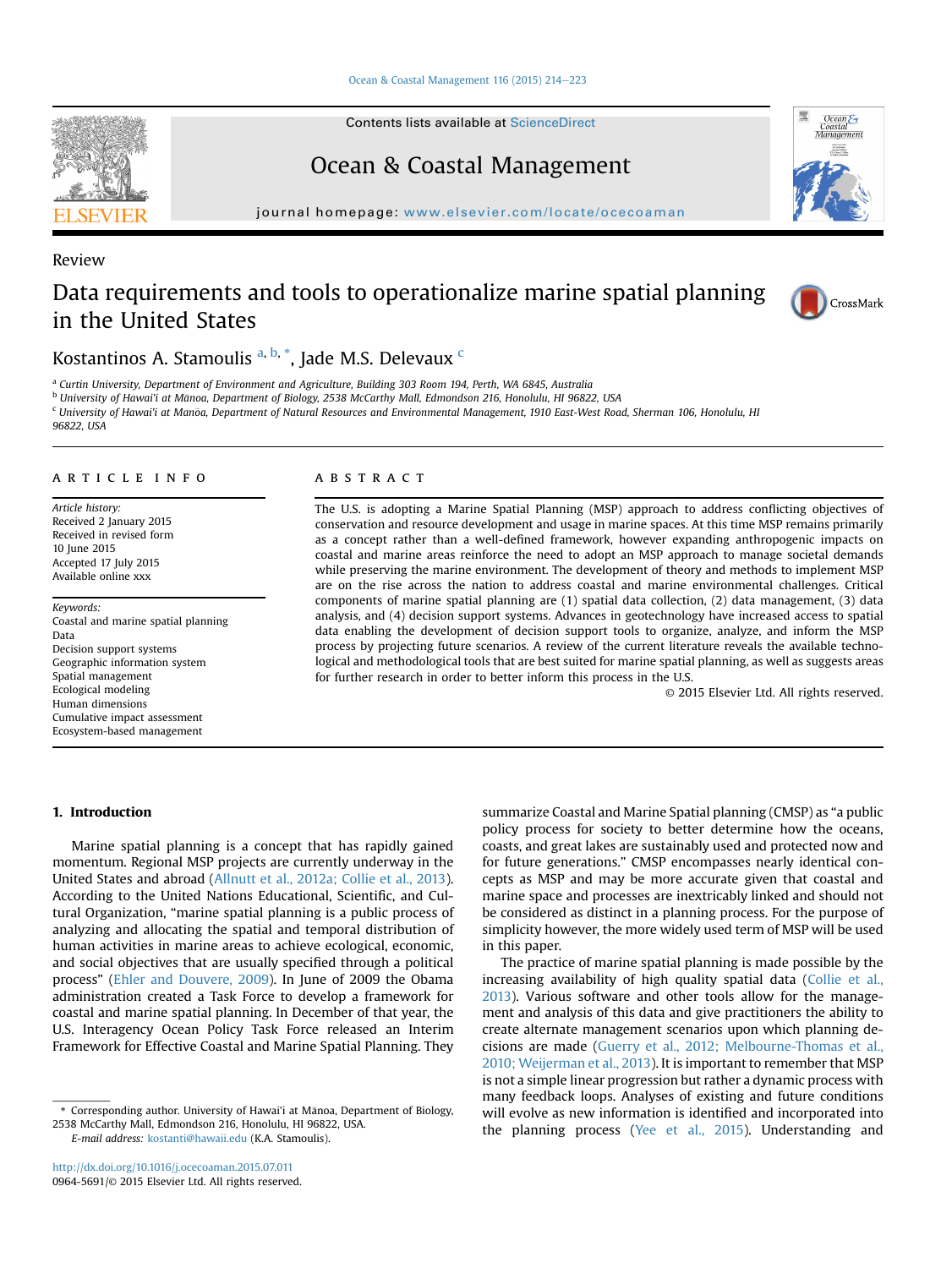utilization of the proper tools is essential for successful MSP endeavors ([Halpern et al., 2012\)](#page-7-0). The purpose of this review is to present and describe the kinds of tools that are available for MSP and provide examples from the current literature. Much discussion has occurred regarding MSP policy, frameworks, and best practices. As existing federal and state agencies prepare to shift their practices towards an MSP approach, a comprehensive review of data requirements and available tools is timely.

A primary goal of MSP is to support current and future uses of ocean ecosystems and maintain the availability of valuable ecosystem services for future generations ([Douvere, 2008\)](#page-7-0). An MSP process also addresses the legal, social, and economic aspects of governance, including the designation of authority, stakeholder participation, financial support, enforcement, monitoring, and adaptive management [\(UNEP, 2011](#page-9-0)). Key steps include ([Ehler and](#page-7-0) [Douvere, 2009\)](#page-7-0) (Fig. 1):

- 1. Defining existing conditions through data collection;
- 2. Analyzing existing conditions using spatial ecological modeling, human dimension research methods, and cumulative impact assessments; and
- 3. Projecting future conditions using decision support tools.

Information generated throughout this process informs the preparation of a spatial management plan ([Ehler and Douvere,](#page-7-0) [2009\)](#page-7-0). These critical steps are facilitated by the use of data, software tools, and other well-defined spatially explicit methodologies ([Papathanasiou and Kenward, 2014; Shucksmith and Kelly, 2014\)](#page-8-0), which we will collectively refer to as "tools". They fall into four major categories as relevant to MSP and will be the basis upon which this review is organized. The categories are: 1) data collection; 2) data management; 3) data analysis; and 4) decision support systems.

### 2. Data collection

The collection of pertinent spatial data is critical to the MSP process [\(Ehler and Douvere, 2009\)](#page-7-0). For the purpose of this review we will make a distinction between the tools and technologies used for collecting primary data and the tools utilized by MSP practitioners to define, manage, and analyze this information. [Ehler and](#page-7-0) [Douvere \(2009\)](#page-7-0) identify five primary sources of data relevant to MSP, which include scientific literature; expert scientific opinion or advice; government sources; local knowledge; and direct field measurement. Most spatial planning efforts rely heavily on the first three sources ([Ehler and Douvere, 2009\)](#page-7-0). However local knowledge is increasingly recognized as an important source of information ([Thornton and Scheer, 2012\)](#page-9-0) and methods are in development to collect and incorporate this knowledge in the planning process [\(St.](#page-9-0) [Martin and Hall-Arber, 2008\)](#page-9-0). Direct-field measurements are typically outside the scope of MSP practitioners, though are sometimes necessary if significant knowledge gaps are identified. However, given that many MSP projects are large in scope, it can be difficult to obtain datasets that are consistent across the area of interest. This issue is particularly pronounced for ecological and human use data.

Current technology and methods have made available a great deal of spatially explicit data for use in MSP, especially in terms of ecological and environmental information. [Palumbi et al. \(2003\)](#page-8-0) describe the application of some of the tools currently used in oceanography and marine ecology to inform the design of ocean reserves, which have implications for all aspects of MSP. Remote sensing data is a major source of ecological and environmental information. Human dimensions, including (spatial) information about human activities, have been less studied and often represent a knowledge gap in MSP ([St. Martin and Hall-Arber, 2008\)](#page-9-0). With the current proliferation of MSP initiatives this "missing layer" is



DATA MANAGEMENT

Fig. 1. Key steps within the MSP process related to data and information, adapted from [Ehler and Douvere \(2009\):](#page-7-0) Step 1: Define present conditions through data collection; Step 2: Analyze existing conditions using spatial ecological modeling methods, human use analysis, and cumulative impact assessments; and Step 3: Project future conditions using decision support systems (DSS) and scenario modeling.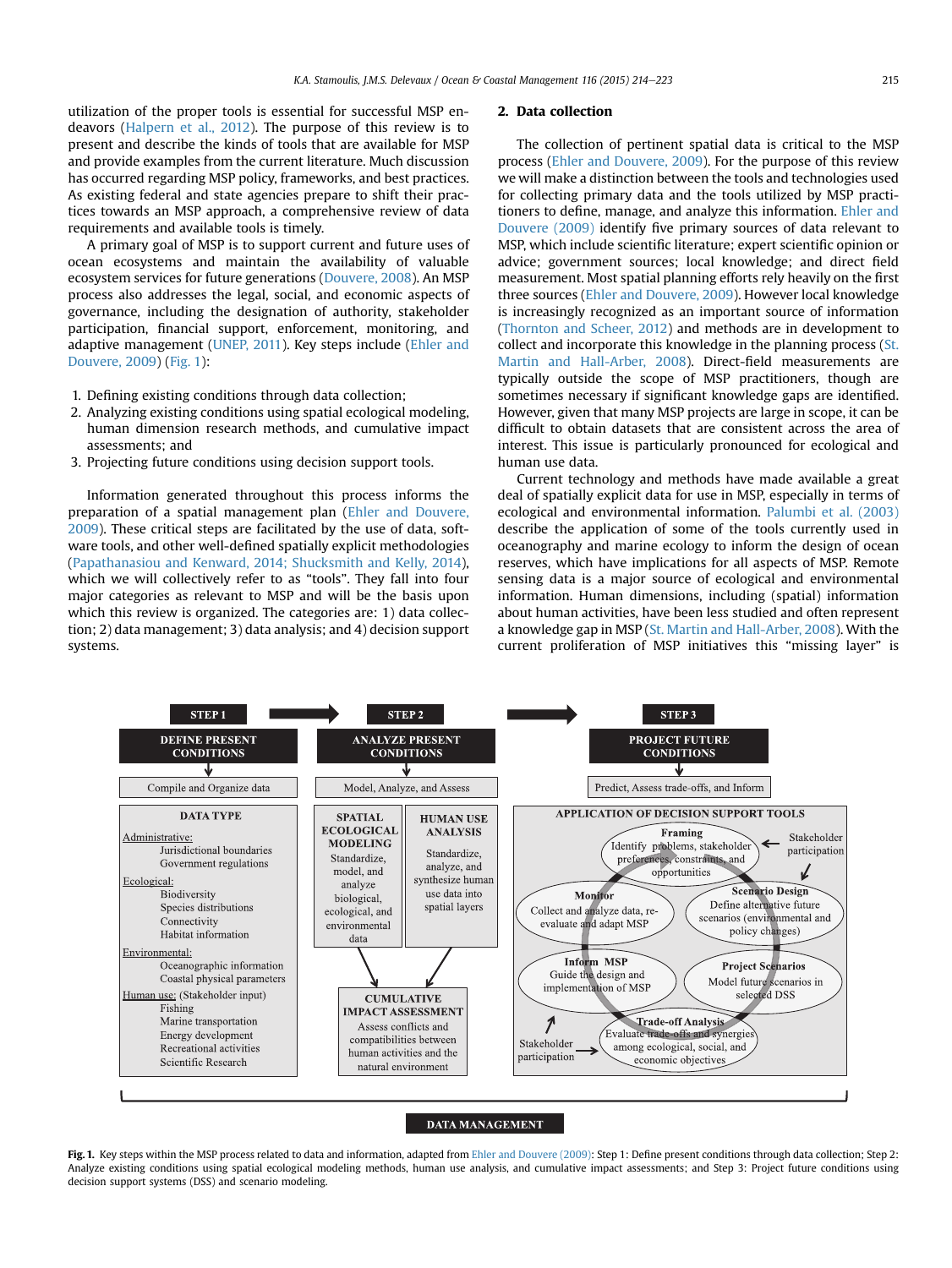increasingly becoming addressed through various techniques ([Collie et al., 2013](#page-7-0)).

A critical consideration for the collection of data for MSP is the issue of scale ([Hughes et al., 2005; Kendall and Miller, 2010; Kendall](#page-8-0) [et al., 2011](#page-8-0)), similarly to natural ecosystems and social processes; MSP should address multiple scales ([Cumming et al., 2006; Hughes](#page-7-0) [et al., 2005](#page-7-0)). According to sustainability theory and recent experiences, MSP should adopt a hierarchical approach to define its planning units [\(Kay et al., 1999; McCay and Jones, 2011; Spalding](#page-8-0) [et al., 2007\)](#page-8-0) so issues and information are considered at multiple levels and each level provides context to the lower one. This enables more coordinated management [\(Gilliland and Laffoley, 2008\)](#page-7-0) and a more effective institutional arrangement ([Ostrom, 1990\)](#page-8-0).

In the U.S., these planning levels have been defined as: Federal, Regional (nine Regional Planning Bodies have been tasked with implementing MSP), and State ([Halpern et al., 2012\)](#page-7-0). In addition to the challenges of defining the scale of planning units, how to define coastal and offshore boundaries is also subject to discussion ([Gilliland and Laffoley, 2008](#page-7-0)). According to an ecosystem-based approach and for planning purposes, those boundaries should be established based on natural ecosystem borders and their delineation should incorporate biogeography, oceanography, connectivity, and habitat [\(Crowder and Norse, 2008; Foley et al., 2012;](#page-7-0) [Spalding et al., 2007; Toonen et al., 2011\)](#page-7-0); while also reflecting socio-cultural ([Olson, 2010\)](#page-8-0), socio-political, and administrative conditions [\(Crowder and Norse, 2008; Gilliland and Laffoley, 2008\)](#page-7-0). Identifying areas where ecosystem and governance boundaries converge and diverge is also necessary to establish measures that maintain planning coherence [\(Gilliland and Laffoley, 2008\)](#page-7-0).

This transition to a more holistic and coordinated management of ocean spaces and marine resources generates two key planning challenges: (1) Maintaining coherence across the nested hierarchy in terms of linking policy goals, objectives, management tools, and actions without gaps; and (2) ensuring coordination across planning unit boundaries ([Halpern et al., 2012\)](#page-7-0). Identifying and agreeing on the scales of the hierarchical nested planning units and the allocation of those boundaries will be necessary to inform the scale of the data collection process ([Gilliland and Laffoley, 2008;](#page-7-0) [Halpern et al., 2012](#page-7-0)). It is often unproductive to collect fine-scale data sets for small parts of the planning unit area, because when put together they are frequently not compatible [\(Ehler and](#page-7-0) [Douvere, 2009\)](#page-7-0). Types of spatial data that are necessary for marine spatial planning include administrative, ecological, environmental, and human use [\(Shucksmith and Kelly, 2014\)](#page-9-0). Each of these main data types will be discussed in turn along with key sources and tools utilized for their collection.

# 2.1. Administrative

Administrative data includes jurisdictional boundaries and government regulations. Maritime boundaries and limits delineate the extent of a nation's exclusive rights and control over the maritime areas off its coast. In the U.S., these boundaries include a 12 nautical mile territorial sea, a 24 nautical mile contiguous zone, a 200 mile exclusive economic zone, and the continental shelf. Government regulations regarding coastal and marine areas apply to specific legislative and jurisdictional zones and can be represented as spatial footprints. The combination of jurisdictional boundaries and the regulations that apply to the areas they delineate are essential to understanding existing legislative frameworks and place the MSP process in the current management context ([Sanchirico et al., 2010; UNEP, 2011](#page-8-0)).

The Marine Cadastre is an online spatial database provided by the NOAA Coastal Services Center (CSC) and the US Department of the Interior's Bureau of Ocean Energy Management (BOEM) [\(NOAA](#page-8-0) [CSC a](#page-8-0)). It is a useful tool for the retrieval of administrative layers needed for MSP efforts including jurisdictional boundaries, restricted areas, laws, and marine infrastructure. This tool is accessible via the internet and features an online GIS, in which a user zooms into and selects their area of interest to identify available data resources, which they then have the option to download. A GIS application is necessary to view and analyze the downloaded spatial data.

### 2.2. Ecological

Ecological data necessary for MSP include biodiversity, species distributions, connectivity, and habitat information [\(Crowder and](#page-7-0) [Norse, 2008; Foley et al., 2012\)](#page-7-0). In most cases, these types of data are collected by scientific and/or government organizations. Various field methods are used to generate ecological distribution and biodiversity data as part of inventory and monitoring projects ([Murphy and Jenkins, 2010](#page-8-0)). The scale and extent of these datasets however, are often small and patchy [\(Hughes et al., 2005; Knudby](#page-8-0) [et al., 2013\)](#page-8-0), making them unsuitable for large scale MSP endeavors [\(Collie et al., 2013\)](#page-7-0). Seascape properties, such as benthic cover and structural complexity can be used as proxies or surrogates of important ecosystem properties, including biodiversity, species distributions, ecological processes, and ecosystem goods and services [\(Mellin et al., 2011; Mumby et al., 2008; Pittman et al.,](#page-8-0) [2010\)](#page-8-0). This information is increasingly obtained through remote sensing methods, allowing data collection on large scales (see [Diaz](#page-7-0) [et al. \(2004\)](#page-7-0) for a review of methods). This has important implications for MSP as it represents large scale, low cost means of collecting information useful for spatial ecological modeling ([Knudby et al., 2010a\)](#page-8-0) (further discussed in Section [4.1](#page-3-0)) and essential for identifying sensitive or ecologically important areas ([Bostrom et al., 2011; Schmiing et al., 2013](#page-7-0)).

#### 2.3. Environmental

The marine environment is dynamic and complex [\(Hughes et al.,](#page-8-0) [2005](#page-8-0)), and patterns and trends exist on different time and spatial scales ([Bostrom et al., 2011](#page-7-0)). An understanding of ocean and near shore physical parameters is important for MSP [\(Ehler and](#page-7-0) [Douvere, 2009](#page-7-0)). Oceanographic information can include mean sea level change, temperature, ocean winds, circulation, currents, waves, and water chemistry [\(Mellin et al., 2010](#page-8-0)). While historically much of this data was collected directly by ships and oceanographic buoys, today remote sensing from satellites records the same data on the scale of whole ocean basins. On a much smaller scale, landbased remote sensing techniques, such as Coastal Ocean Dynamics Application Radar, allow precise measurements of surface currents within a few kilometers of shore [\(Palumbi et al., 2003](#page-8-0)). Marine environmental and circulation patterns are important for determining different uses for marine spaces [\(Ban, 2009\)](#page-7-0). In addition, knowledge of ocean currents can allow us to infer dispersal patterns for marine larvae (Anadón et al., 2013; Hogan et al., 2012), which is particularly important for the design of marine reserves ([McLeod et al., 2009\)](#page-8-0). Oceanographic maps for different parameters at appropriate scales are useful for spatial ecological modeling and informing MSP ([McArthur et al., 2010](#page-8-0)). These are obtainable through U.S. government agencies such as the NOAA National Ocean Service (NOS), the U.S. Integrated Ocean Observing System (IOOS), and the NASA Physical Oceanography Distributed Data Archive Center (PO.DAAC).

## 2.4. Human use

Data regarding human activities in marine spaces is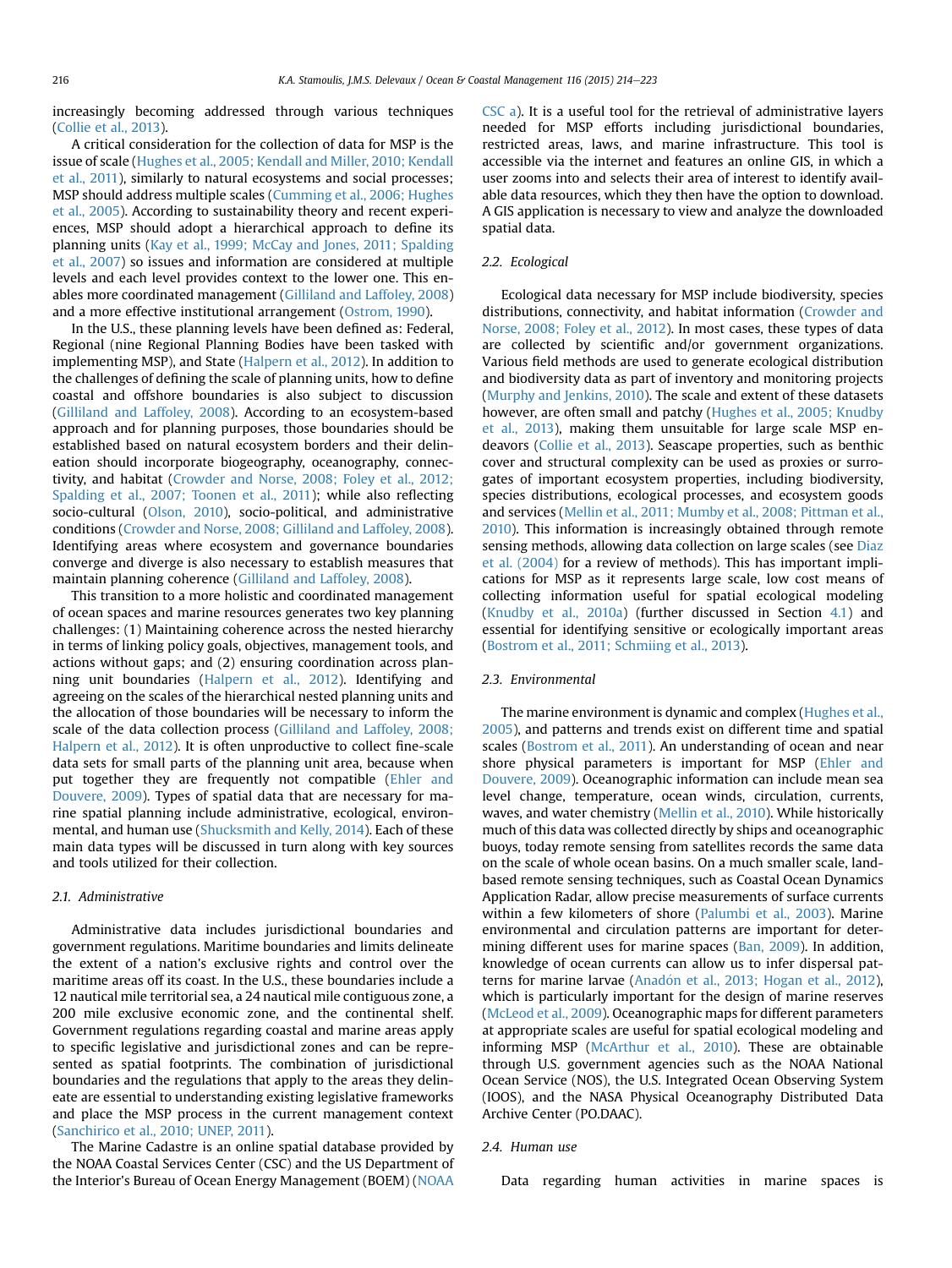<span id="page-3-0"></span>instrumental for marine spatial planning [\(Ban et al., 2012; Dalton](#page-7-0) [et al., 2010](#page-7-0)). The social seascape however, is largely undocumented and often represents a "missing layer" in decision making ([St. Martin and Hall-Arber, 2008\)](#page-9-0). Human uses of ocean and coastal areas encompass a broad range of activities which can include: fishing (commercial and recreational), aquaculture, marine transportation and shipping, oil and gas development and exploration, sand and gravel mining, offshore renewable energy, military operations, scientific research, as well as a range of recreational activities [\(Katsanevakis et al., 2011](#page-8-0)). At this stage, no convenient proxy exists for the delineation of human activities in marine spaces. Some of these activities are site specific and can be mapped fairly easily, others such as fishing and recreational uses, can be variable in time and space ([Cummins et al., 2008; Tallis et al., 2012\)](#page-7-0). Due to the proliferation of ecosystem-based management and marine spatial planning, researchers have begun to focus on quantifying and mapping these activities [\(Selkoe et al., 2009; White](#page-8-0) [et al., 2012\)](#page-8-0), and various initiatives are underway at the federal level to collect this information through stakeholder analysis and participatory mapping ([National Ocean Service, 2015\)](#page-8-0).

Data collection on human uses of the marine environment occurs by identifying the relevant stakeholders in all sectors and providing them with opportunities to contribute [\(Gilliland and](#page-7-0) [Laffoley, 2008](#page-7-0)), using a 'stakeholder analysis approach' (refer to [Pomeroy and Douvere \(2008\)](#page-8-0) for a more comprehensive discussion and methodology for the identification of stakeholders). Participatory mapping draws on stakeholder and local knowledge to locate fishing communities at sea ([St. Martin and Hall-Arber, 2008\)](#page-9-0) as well as collect other MSP relevant information [\(Scholz et al.,](#page-8-0) [2004\)](#page-8-0). Questionnaire surveys and/or interviews [\(Cummins et al.,](#page-7-0) [2008\)](#page-7-0) and shipboard surveys [\(Dalton et al., 2010](#page-7-0)) have been used to collect information about marine recreational activities. Vessel Monitoring Systems (VMS) are used to define principle areas for fisheries ([Fock, 2008; Lee et al., 2010; Mills et al., 2007\)](#page-7-0). Similar to natural seascapes, social and cultural seascapes are often equally complex, heterogeneous, and dynamic [\(Pungetti, 2012; St. Martin](#page-8-0) [and Hall-Arber, 2008\)](#page-8-0). Currently available data collection techniques often fail to adequately represent them over space and time, in spite of the recognition that marine a ecosystem-based approach should include human impacts, knowledge, and needs, which are dynamic and multi-scale ([St. Martin and Hall-Arber, 2008](#page-9-0)).

#### 3. Data management

Data management is nearly as important to successful marine spatial planning as are the data themselves [\(Ehler and Douvere,](#page-7-0) [2009\)](#page-7-0). Information and data collected and created in the MSP process may be underutilized without careful management and documentation. Organizing and managing spatially explicit databases is typically the most time-consuming aspect of planning activities. Data models and other resources exist to assist practitioners during this phase. A well-organized inventory of available data facilitates analysis and subsequent planning steps. It should be refined during the planning process to reflect modified objectives and new sources of information.

A geodatabase or spatial database is designed to store, query, and manipulate geographic information and spatial data. This is the preferred method for managing MSP data specific to a particular area or project. Guidance on the theory and practice of designing geodatabases is provided by [Arctur and Zeller \(2004\)](#page-7-0). A data model such as ArcMarine provides a basic template to implement a MSP geodatabase, and facilitates the process of extracting, transforming, and loading data. Users can build upon the common marine data types provided by the model to suit the needs of their project ([Wright et al., 2007\)](#page-9-0).

Regional and national initiatives to manage and make accessible coastal and MSP relevant data, utilize Spatial Data Infrastructures (SDI) [\(Rajabifard et al., 2005; Strain et al., 2006](#page-8-0)). An SDI is a system or framework that facilitates the exchange of spatial data. Benefits of developing SDIs include improved access to data, reduced duplication of effort in collecting and maintaining data, better availability of data, and interoperability between datasets ([Strain](#page-9-0) [et al., 2006](#page-9-0)). Examples of SDI's for the United States which are relevant for MSP include the NOAA Coastal Services Center  $-$  Digital Coast [\(NOAA CSC b\)](#page-8-0) and Multipurpose Marine Cadastre ([NOAA CSC](#page-8-0) [a\)](#page-8-0). These are valuable resources for obtaining MSP relevant data, which are updated on a continual basis.

#### 4. Data analysis

Analyzing existing and future conditions represents another critical part of the MSP process ([Ehler and Douvere, 2009\)](#page-7-0). Various tools have been developed for this purpose, all of which fall under the realm of Geographic Information Science (GISc), which is the foundation of Geographic Information Systems (GIS). Of the four primary data types discussed previously, ecological and human use data require additional analysis to maximize their usefulness in a MSP framework. These analyses include mapping important biological and ecological areas and human uses. Second order analysis consists of cumulative impact assessment which draws on ecological, human use and environmental data to assess possible conflicts and compatibilities among human activities and the natural environment.

## 4.1. Spatial ecological modeling

Spatial ecological modeling is a type of analysis that compiles and summarizes all available biological, ecological and environmental information for a study area. It involves the characterization of seascapes and biological communities to identify ecologically important areas based on species-habitat associations [\(Kendall](#page-8-0) [et al., 2004; Mellin et al., 2009; Pittman et al., 2007\)](#page-8-0). Recent research focusing on the relationship between benthic habitat and marine life assemblages utilized benthic habitat and seascape variables as predictors for diversity and abundance of fish and corals [\(García-Charton and P](#page-7-0)é[rez-Ruzafa, 2001; Gratwicke and](#page-7-0) [Speight, 2005; Knudby et al., 2010a; Mellin et al., 2011; Pittman](#page-7-0) [et al., 2007, 2009; Walker et al., 2009; Wedding and Friedlander,](#page-7-0) [2008\)](#page-7-0).

Spatial ecologists develop methods, ranging from linear to nonlinear modeling and machine learning techniques, coupled with a Geographical Information System (GIS), to geographically extrapolate in-situ data on the distribution, diversity, and abundance of species based on seascape properties ([Bostrom et al., 2011;](#page-7-0) [Franklin and Miller, 2010; Pittman et al., 2007](#page-7-0)). Therefore, developing spatial ecological models begins with observations of species distributions (often summarized in terms of biodiversity, biomass, or other ecological metrics), and the identification of environmental variables thought to influence habitat suitability, and therefore the distributions of the species in question [\(Franklin](#page-7-0) [and Miller, 2010; Mellin et al., 2006; Schmiing et al.,](#page-7-0) [2013\)](#page-7-0).Modeling techniques can be rule-based or quantitative, and can include multivariate ordination, generalized linear models ([Guisan et al., 2002; Knudby et al., 2010a\)](#page-7-0), generalized additive models ([Guisan et al., 2002; Knudby et al., 2010a](#page-7-0)), classification and tree ensemble techniques ([Knudby et al., 2010b; Pittman et al.,](#page-8-0) [2009\)](#page-8-0), and artificial neural networks [\(Guisan and Zimmermann,](#page-7-0) [2000; Pittman et al., 2007\)](#page-7-0).

Geographical extrapolation, or predictive mapping provides cost-effective, quantitative, and spatially explicit information at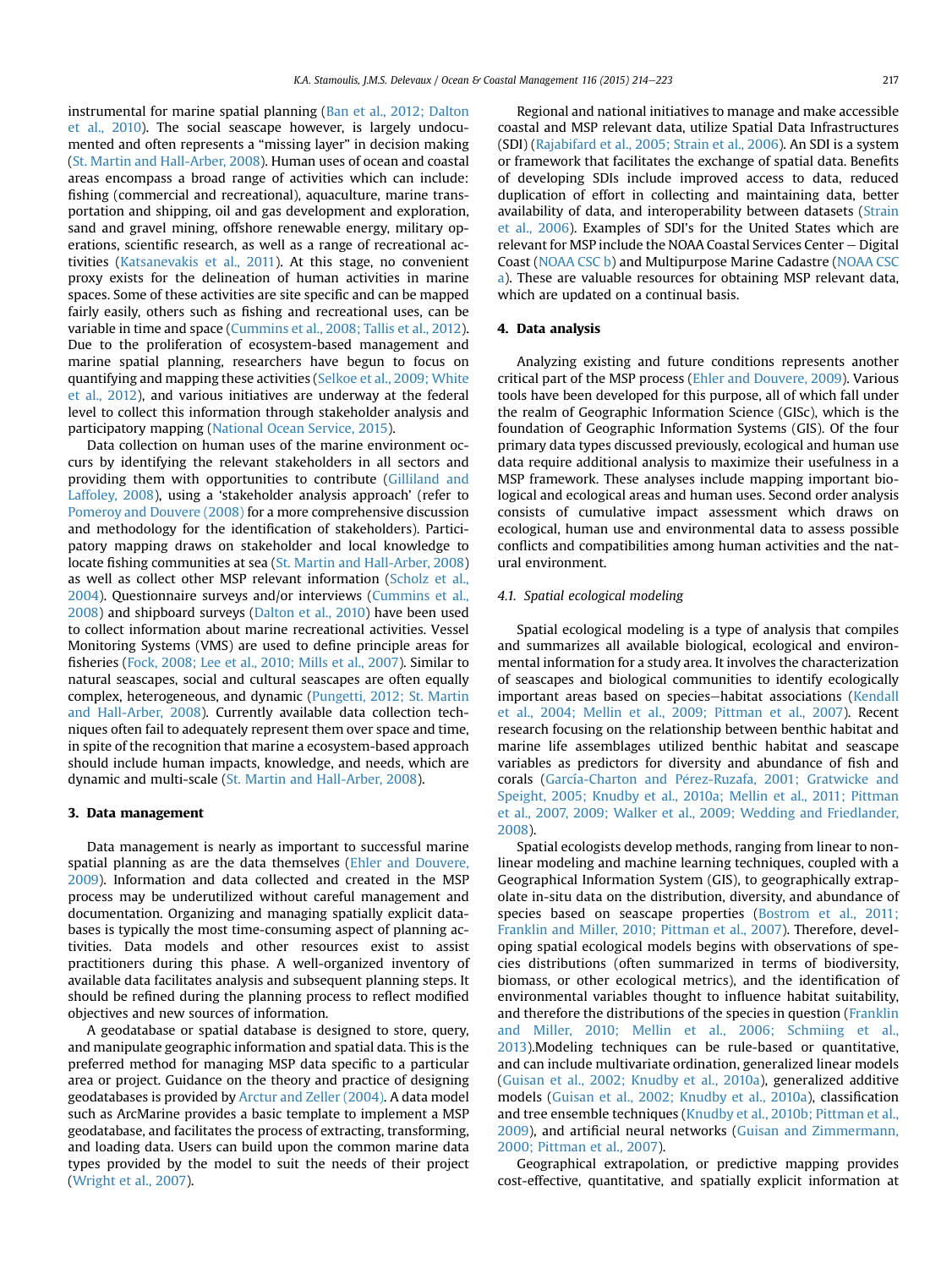multiple scales, on patterns of species distribution and abundance ([Pittman and Brown, 2011](#page-8-0)). Hence, this work and its resulting map products expand upon field-based measurements that are expensive and spatially limited, and produce spatial information of the scope and scale which are necessary for MSP. Spatial ecological modeling can allow managers and ecologists to undertake largescale ecological assessments, gain better understanding of species-habitat associations, and inform management strategies, with a focus on areas of high ecological significance ([Mellin et al.,](#page-8-0) [2010; Shucksmith and Kelly, 2014\)](#page-8-0).

### 4.2. Human dimensions

Human use data that is obtained as part of a MSP process needs to be standardized into spatial layers that can then be overlaid in a GIS to identify existing or potential conflicts between human activities. These are complex processes occurring across a variety of scales and to be accurately represented should integrate a temporal as well as a spatial component. Ongoing advances in geographic information systems (GIS), geographic positioning systems (GPS), and other technologies create new alternative methods to collect data on the human ocean uses [\(Dalton et al.,](#page-7-0) [2010](#page-7-0)). [Ehler and Douvere \(2009\)](#page-7-0) suggest a matrix method for identifying conflicts and compatibilities among existing human activities. The Atlas Project utilized a mixed methods approach to generate GIS data layers depicting fisher behaviors, which combined spatial analytical techniques with participatory research in the form of community-based workshops and interviews ([St.](#page-9-0) [Martin and Hall-Arber, 2008](#page-9-0)). This method leveraged GIS advances while overcoming certain GIS limitations in terms of representing social processes and values. However, barriers remain in utilizing spatial data to represent the human dimensions of the marine environment. Incorporating social seascapes into MSP requires new methodologies and data collection efforts capable of identifying and representing places of interests and/or cultural importance, stakeholders' level of dependencies on those places and resources, and temporal and spatial use patterns at multiple scales ([Dalton et al., 2010; Scholz et al., 2011; St. Martin and Hall-](#page-7-0)[Arber, 2008\)](#page-7-0). Until these are developed, it may well be necessary for MSP practitioners to utilize the techniques presented earlier to generate appropriate data. Spatial analysis of human activities is a critical part of MSP and a proportional amount of effort should be spent on this phase.

#### 4.3. Cumulative impact assessments

The next step consists in integrating this information into maps of human-uses to locate conflict areas and for comparison with other spatial attributes ([Halpern et al., 2012; Selkoe et al., 2009,](#page-7-0) [2008](#page-7-0)). Assessing conflicts and compatibilities between human activities and the natural environment follows, informed by previous analyses of ecological and human use data [\(Maxwell et al., 2013\)](#page-8-0) and complemented with inputs from local experts ([Teck et al.,](#page-9-0) [2010](#page-9-0)). Analysis of cumulative human impacts in the marine environment is still in early stages but developing rapidly. A framework for evaluating the interactive and cumulative impacts of human activities is provided by [Halpern et al. \(2008a\)](#page-7-0). In a related study, [Halpern et al. \(2008b\)](#page-7-0) generated a global map of human impacts on marine ecosystems. The maps produced by this research can help to inform MSP efforts, though the scale is likely too broad for most marine planning efforts. The analytical process however, could be adapted to delineate human impacts at a finer scale by improving data and methods used to quantify, combine, and evaluate impacts from multiple stressors operating at multiple scales ([Halpern and](#page-7-0) [Fujita, 2013\)](#page-7-0).

#### 5. Decision support systems

Another key step in the MSP process is identification and evaluation of alternative management measures ([Ehler and Douvere,](#page-7-0) [2009](#page-7-0)). It is in this capacity that interactive decision support sys-tems (DSS) have played an increasingly important role [\(Collie et al.,](#page-7-0) [2013; Papathanasiou and Kenward, 2014](#page-7-0)). Decision support systems constitute a class of interactive computer-based information systems that support decision-making activities. Interactive DSS can integrate, share, and contrast many people's ideas about planning options and help managers and stakeholders to visualize trade-offs between different management strategies [\(T. N. C. Global](#page-9-0) [Marine Team, 2009\)](#page-9-0). They can also be made available online to further facilitate user collaboration [\(Guerry et al., 2012; Villa et al.,](#page-7-0) [2009](#page-7-0)). The primary benefits of using DSS in the MSP decision process are their ability to centralize, integrate, and manage a wide range of spatial data [\(Fulton et al., 2011](#page-7-0)), the speed of processing those data, simplicity, and outputs easily understood by the users. Governing bodies must still make decisions among alternative solutions, but these alternatives can be defined and understood more quickly and easily, and evaluated in terms of trade-offs and synergies ([Yee et al., 2015](#page-9-0)).

There are a myriad of complex trade-offs that exist between the various ecological, economic, and social objectives within MSP ([Fulton et al., 2011\)](#page-7-0). DSS tools can be used to compare alternative scenarios to identify potential 'cost-effective' solutions [\(Collie et al.,](#page-7-0) [2013\)](#page-7-0), assess trade-offs, and identify areas of synergy [\(White et al.,](#page-9-0) [2012](#page-9-0)). Trade-offs are analyzed with qualitative or quantitative methods coupled with expert judgment [\(Collie et al., 2013\)](#page-7-0). Market and non-market economic components of trade-off analysis can also be useful to inform MSP [\(Sanchirico and Mumby, 2009; Waite](#page-8-0) [et al., 2014\)](#page-8-0). DSS can make explicit trade-offs, by assessing multiple ecosystem goods and services, their benefits, and values provided to different sectors ([Hicks et al., 2009; White et al., 2012\)](#page-8-0). Hence, the need for DSS increases with the number of planning objectives and potential trade-offs.

Initial development of DSS was primarily for the purpose of conservation and more specifically, for the siting of marine reserves. Since that time, examples from the literature that describe the use of DSS to produce and evaluate future conditions are on the rise. DSS can model exploited marine ecosystems to foster understanding of system dynamics; identify major processes, drivers, and responses; highlight major gaps in knowledge; and provide a mechanism to evaluate management strategies before implementing them ([Fulton et al., 2011; Stelzenmüller et al., 2013\)](#page-7-0). Most commonly used tools predict the impacts of alternative stressors (climate change) and management interventions (marine reserve placement) scenarios on future ecosystem states ([Francis et al.,](#page-7-0) [2011\)](#page-7-0). Existing tools range from relatively simple mapping tools ([Guerry et al., 2012](#page-7-0)) to more sophisticated modeling approaches capable of also characterizing uncertainty ([Francis et al., 2011;](#page-7-0) [Melbourne-Thomas et al., 2011a; Stelzenmüller et al., 2013; Villa](#page-7-0) [et al., 2009\)](#page-7-0) (refer to [Table 1](#page-5-0) for summary on pros and cons of key existing DSS). Certain tools adopt an ecosystem services approach that explore cumulative impacts and benefits and are explicit about trade-offs and win-win scenarios to inform MSP ([Guerry et al.,](#page-7-0) [2012](#page-7-0)). U.S. agencies at multiple levels have expressed that DSS are more useful and more likely to be adopted in a structured decision-making context when they are GIS-based, MPA related, publicly available, and participatory [\(Bremer et al., 2015; Pattison](#page-7-0) [et al., 2004\)](#page-7-0).

## 5.1. Marxan and Ecopath

Marxan is the most widely used conservation planning software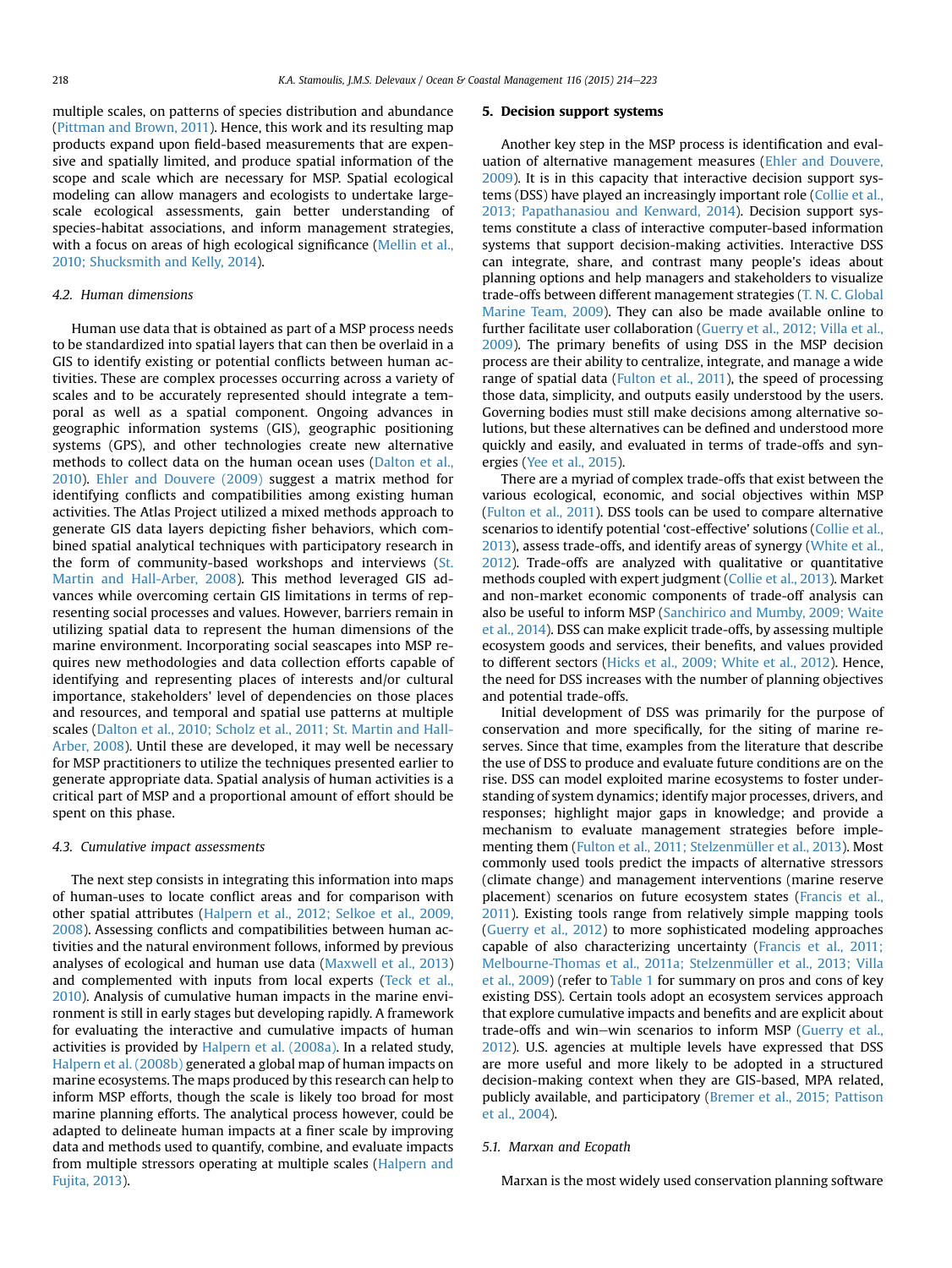<span id="page-5-0"></span>

|--|--|

| Summary information of described DSS software ( $\bullet$ - Yes; $\bullet$ - Intermediate, $\circ$ - No). |  |  |  |  |  |
|-----------------------------------------------------------------------------------------------------------|--|--|--|--|--|
|-----------------------------------------------------------------------------------------------------------|--|--|--|--|--|

| Model                   | Marxan <sup>a</sup>                     | Ecopath (Ecosim, Ecospace) <sup>b</sup>                     | Marine InVEST <sup>c</sup>                | <b>CORSET</b> <sup>d</sup>                              | Atlantis <sup>e</sup>                           |
|-------------------------|-----------------------------------------|-------------------------------------------------------------|-------------------------------------------|---------------------------------------------------------|-------------------------------------------------|
| Management purpose      | Protected area design<br>and monitoring | Fisheries effects & protected<br>area design and monitoring | Ecosystem services<br>trade-offs & policy | Cumulative impact assessment<br>& protected area design | Cumulative impact<br>assessment & policy design |
|                         |                                         |                                                             | design                                    |                                                         |                                                 |
| Ecosystems              | All                                     | All                                                         | All                                       | Coral reefs only                                        | All                                             |
| Users expertise         | Intermediate                            | Advanced                                                    | Minimal                                   | Advanced                                                | Advanced                                        |
| Spatial                 |                                         |                                                             |                                           |                                                         | $\bullet$ (3D)                                  |
| Temporal                |                                         |                                                             |                                           |                                                         |                                                 |
| Trophic interactions    |                                         |                                                             |                                           |                                                         |                                                 |
| Larval connectivity     |                                         |                                                             |                                           |                                                         |                                                 |
| Transferable & Flexible |                                         |                                                             |                                           |                                                         |                                                 |
| Data intensive          |                                         |                                                             |                                           |                                                         |                                                 |
| Computational intensive |                                         |                                                             |                                           |                                                         |                                                 |
| Simple outputs          |                                         |                                                             |                                           |                                                         |                                                 |
| Documentation           |                                         |                                                             |                                           |                                                         |                                                 |
| Ea se of implementation |                                         |                                                             |                                           |                                                         |                                                 |
| and use                 |                                         |                                                             |                                           |                                                         |                                                 |

<sup>a</sup> [Ball and Possingham \(2000\)](#page-7-0), The University of Queensland (Australia), <http://www.uq.edu.au/marxan/>.<br><sup>b</sup> Polovina (1984), National Oceanographic and Atmospheric Administration (NOAA), http://www.econati

<sup>b</sup> [Polovina \(1984\),](#page-8-0) National Oceanographic and Atmospheric Administration (NOAA), <http://www.ecopath.org>.

[Guerry et al. \(2012\)](#page-7-0), The Natural Capital Project, Stanford University, World Wildlife Fund, The Nature Conservancy, and the University of Minnesota, [http://www.](http://www.naturalcapitalproject.org/InVEST.html) [naturalcapitalproject.org/InVEST.html.](http://www.naturalcapitalproject.org/InVEST.html)

[Melbourne-Thomas \(2010\),](#page-8-0) Institute for Marine and Antarctic Studies (IMAS), The University of Tasmania, [https://ebmtoolsdatabase.org/tool/corset-coral-reef-scenario](https://ebmtoolsdatabase.org/tool/corset-coral-reef-scenario-evaluation-tool)[evaluation-tool.](https://ebmtoolsdatabase.org/tool/corset-coral-reef-scenario-evaluation-tool)

<sup>e</sup> [Fulton and Scienti](#page-7-0)fic (2004), Commonwealth Scientific and Industrial Research Organisation (CSIRO) Marine and Atmospheric Research, [http://atlantis.cmar.csiro.au/.](http://atlantis.cmar.csiro.au/)

in the world ([Watts et al., 2009\)](#page-9-0). It uses the simulated annealing algorithm ([Kirkpatrick, 1984](#page-8-0)) to minimize the total cost of a reserve system, while achieving a set of conservation goals. Similar to other reserve siting tools it provides two zoning options for each planning unit: reserve and non-reserve. An extension called Marxan with Zones generalizes this approach by providing multiple zoning options for each planning unit. Each zone then has the option of its own actions, objectives and constraints. The purpose is to minimize total cost while ensuring a variety of (user-defined) conservation and multi-use objectives ([Watts et al., 2009](#page-9-0)). Marxan provides a flexible approach capable of incorporating large amounts of data and use categories. It is computationally efficient, and lends itself well to enabling stakeholder involvement in the site selection process ([Ball and Possingham, 2000\)](#page-7-0). This tool has been used for the design of multiple-use marine parks in Europe ([Smith et al.,](#page-9-0) [2009\)](#page-9-0), North America ([Ban et al., 2012; Klein et al., 2009\)](#page-7-0) Western Australia [\(Watts et al., 2009\)](#page-9-0), Africa ([Allnutt et al., 2012b](#page-7-0)), and Indonesia [\(T. N. C. Global Marine Team, 2009\)](#page-9-0). One shortcoming of the Marxan approach is its inability to deal with issues of demographic connectivity. Marxan considers that including into a reserve system a site that contains a particular feature will ensure the persistence of that feature, even though surrounding sites may not have the same protection, and may therefore be ecologically compromised ([Leslie et al., 2003](#page-8-0)).

Given Marxan shortcomings, the evaluation of the ecological components and trade-offs of alternate planning scenarios may be better provided by another freely available DSS, Ecopath [\(Polovina,](#page-8-0) [1984; Christensen and Pauly, 1992](#page-8-0)). Ecopath was designed to investigate the impacts of fisheries on ecosystems' dynamics by translating changes in biomasses and trophic interactions in time (Ecosim) ([Walters et al., 1997](#page-9-0)) and space (Ecospace) [\(Pauly et al.,](#page-8-0) [2000; Walters et al., 1999\)](#page-8-0). Ecospace is an ecosystem modeling approach that has been under constant development over the last quarter of a century [\(Christensen and Pauly, 1992; Polovina, 1984;](#page-7-0) [Walters et al., 1997\)](#page-7-0). During this time the approach has grown to become the most widely applied ecosystem modeling technique ([Christensen and Walters, 2004](#page-7-0)). The most recent version of Ecospace (EwE6) incorporates a new optimization module based on a seed cell selection approach, where the spatial cell selection process is influenced by geospatial information [\(Christensen et al.,](#page-7-0) [2009\)](#page-7-0). The new sampling procedure may be complementary to

the Marxan approach in that Ecospace provides a robust evaluation of ecological processes, including spatial connectivity, due to its trophic modeling foundation. These topics are not fully developed in the Marxan analysis. [Christensen et al. \(2009\)](#page-7-0) advocate that the two approaches, with their unique advantages and limitations, be applied in conjunction. Further research should reveal the efficacy of the updated Ecospace approach and how it compares with the already well-established Marxan with Zones.

#### 5.2. Marine InVEST

Marine Integrated Valuation of Ecosystem Services and Tradeoffs (InVEST) tool was developed to map, quantify, and value changes in the delivery of multiple ecosystem goods and services generated by seascapes, including renewable energy, seafood supply, aesthetic, recreation, carbon sequestration, water quality, and habitat risk [\(Arkema et al., 2013; Guerry et al., 2012; Tallis et al.,](#page-7-0) [2008\)](#page-7-0). It estimates changes across a suite of services under different management and climate change scenarios and investigates trade-offs, in both biophysical and monetary and/or nonmonetary value terms ([Guerry et al., 2012](#page-7-0)). The tool is a flexible and scientifically grounded set of computer-based models with a modular, tiered approach to accommodate a range of data availability and the state of system knowledge ([Tallis and Polasky, 2011\)](#page-9-0), however the platform is static. Hence, InVEST is best used in an iterative and interactive fashion with stakeholders, and was applied to the west coast of Vancouver Island, British Columbia ([McKenzie](#page-8-0) [et al., 2014](#page-8-0)) and Belize to inform the design of their Coastal Zone Management Plans ([Ruckelshaus et al., 2013](#page-8-0)). Efforts are on the way to expand and improve marine InVEST on three primary fronts ([Ruckelshaus et al., 2013\)](#page-8-0): (1) Further model testing and improved communication of uncertainty; (2) develop new models and improve the functionality of existing models; and (3) expand existing options for model outputs (i.e., connecting biophysical metrics to more valuation metrics) and synthesize outputs to better examine trade-offs and win-win opportunities.

# 5.3. CORSET

CORSET (Coral Reef Scenario Evaluation Tool) is a biophysical model suited to inform coral reef management decisions. It was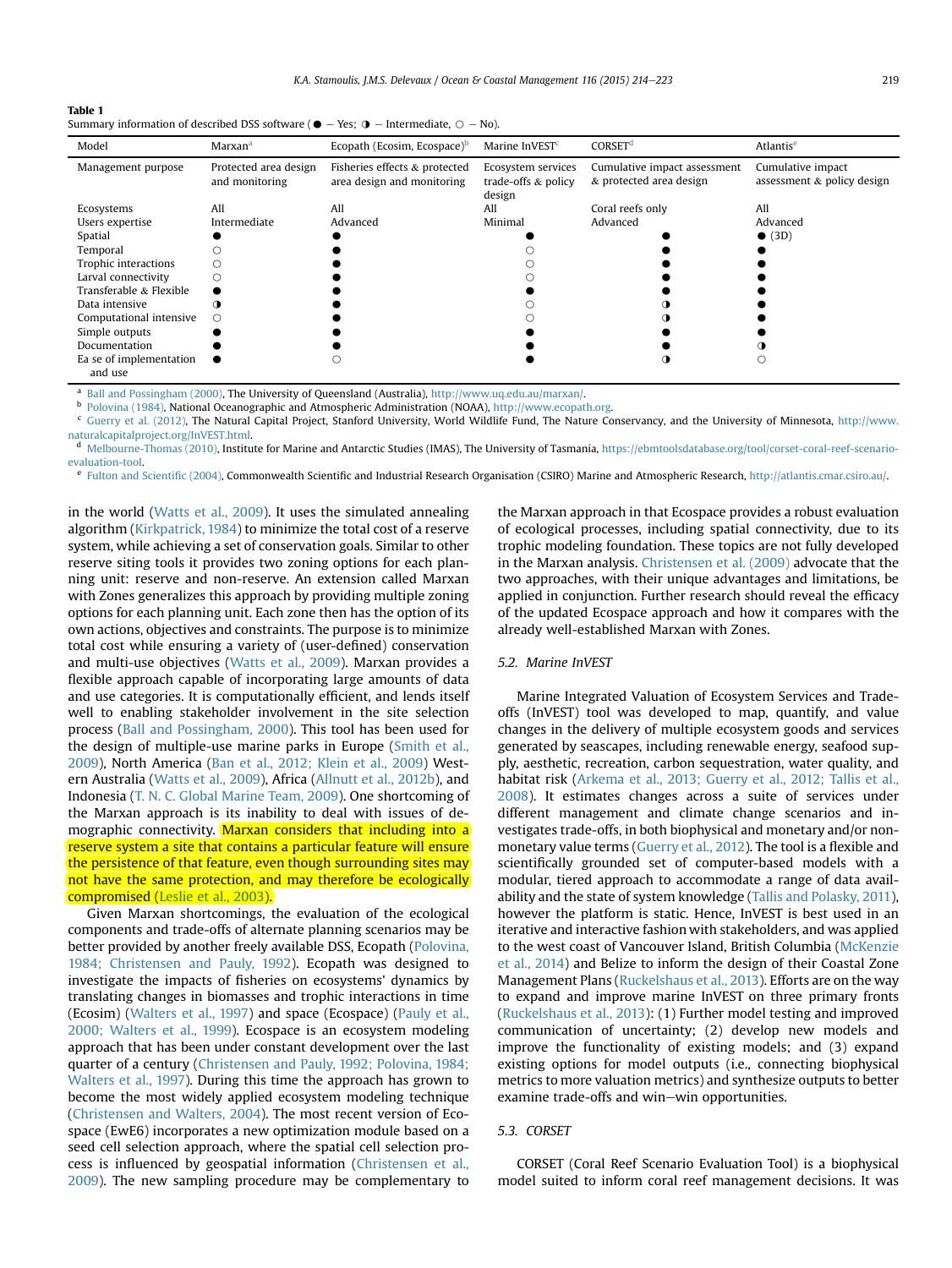specifically developed with 3 primary goals: (1) Build a generic modeling structure, transferable across biogeographic regions supporting coral reefs, while still capturing coral reef ecological dynamics of interest to management; (2) model reef dynamics at a range of spatial (sub-regional to regional) and temporal (years to decades) scales; and (3) generate outputs understandable to nonexperts [\(Melbourne-Thomas et al., 2011a, 2010\)](#page-8-0). CORSET couples larval connectivity to coral reef ecological dynamic processes (functional and trophic group interactions) and links observed conditions to terrestrial or marine-based drivers, such as sedimentation and fishing activities at the regional scale (~1000 km) in a spatially explicit manner and over simulated future projections ([Melbourne-Thomas et al., 2011a, 2010\)](#page-8-0). Although only applied in the Quintana Roo region (Mexico), CORSET can be coupled with a spatially explicit socioeconomic agent-based model (SimReef) ([Perez et al., 2009](#page-8-0)) structured around fisheries, urbanization, and tourism drivers [\(Melbourne-Thomas et al., 2011b](#page-8-0)). Stochastic simulation models are of particular value in decision support, because they facilitate the projection of potential future outcomes under alternative resource management scenarios [\(Melbourne-](#page-8-0)[Thomas et al., 2011a, 2010](#page-8-0)). However, CORSET is best applied at a regional scale due to the spatial and ecological resolution of the processes being modeled.

# 5.4. Atlantis

Atlantis is a dynamic modeling framework that links a biophysical system to the users of the system (industry), and socioeconomic drivers of human use and behavior [\(Fulton et al., 2011\)](#page-7-0). It is a full ecosystem simulation model that incorporates climate, oceanography, nutrient availability, food web interactions, and other ecological factors in a spatially explicit way. Atlantis is best used as a strategic tool (long-term decision-making) to explore ecosystem dynamics (including marine habitat, nutrients, and biodiversity) and test different fisheries management approaches in terms of trade-offs between and among species, fishing gear types, management goals, and the direct and indirect effects of different management policies ([Fulton et al., 2011; Kaplan et al.,](#page-7-0) [2012](#page-7-0)). The Atlantis DSS has been used in these roles for a decade, primarily in Australia and North America [\(Kaplan et al., 2012; Link](#page-8-0) [et al., 2010](#page-8-0)), and is regularly being modified and applied to new questions (e.g. it is being coupled to climate, biophysical and economic models to help consider climate change impacts, monitoring schemes and multiple use management) [\(Fulton et al., 2011\)](#page-7-0). Like all DSS, Atlantis has weaknesses, including poor ease of use, patchy documentation, large data demands, difficult implementation, and long run and calibration times [\(Fulton et al., 2011](#page-7-0)).

## 5.5. Other software

Some marine spatial plans are using GIS-based mapping tools (e.g. SITES, Marine Atlas, Habitat Suitability Modeling) ([Airame](#page-7-0) [et al., 2003; Collie et al., 2013; Pattison et al., 2004\)](#page-7-0). For instance, [Airame et al. \(2003\)](#page-7-0) used a computer-based siting tool (DSS) called SITES to generate potential options for the no-take reserve network in the California Channel Islands. The computer used previously compiled geographic information to create a network of randomly placed reserves and then improved it slightly, searching progressively for layouts that were closer to the specified criteria. The outputs were used as a starting point for discussions about where to implement individual reserves, and what trade-offs would be necessary in different potential network configurations [\(Pattison](#page-8-0) [et al., 2004\)](#page-8-0).

Other plans use some form of quantitative index and/or decision tool, such as MarZone, MarineMap, or OceanMap [\(Pattison et al.,](#page-8-0) [2004](#page-8-0)). For instance, OceanMap was specifically designed to allow for a participatory approach that incorporates local knowledge, collects spatially explicit-socioeconomic data, and integrates ecological, economic, and sociocultural data in the context of marine conservation planning ([Pattison et al., 2004; Scholz et al.,](#page-8-0) [2004](#page-8-0)). This tool was applied to inform the MSP planning process along the west coast of the U.S. ([Scholz et al., 2011](#page-8-0)).

Other examples demonstrate the effectiveness of combining siting tools and GIS data in designing marine reserves in the Gulf of Mexico ([Beck and Odaya, 2001](#page-7-0)) and the Florida Keys ([Leslie et al.,](#page-8-0) [2003](#page-8-0)). These studies make it clear that there are multiple approaches to implementing marine reserves in a particular area. [Sarkar et al. \(2006\)](#page-8-0) provide a review of conservation planning tools that can help inform potential users about their theory and utility. Initially, almost all of the theory for spatial conservation planning was focused on identifying no-take reserves. This trend translated into tool development such that most available DSS were designed to identify one type of zone (ie. marine reserves). Marine spatial planning seeks to develop multi-use zoning schemes for which a broad range of objectives is represented. Therefore, optimization tools or frameworks that allow for multiple zones have become increasingly available in recent years.

# 5.6. Limitations of decision support systems

MSP needs to recognize and account for uncertainty and risk, arising from data gaps, scale mismatches, or lack of knowledge, given that DSS do not systematically include them [\(Fulton, 2010\)](#page-7-0). Conversely, the amount of data, technical challenges, and cost of tool implementation also increase ([T. N. C. Global Marine Team,](#page-9-0) [2009](#page-9-0)). Most tools do not handle a wide array of sectors or ecosystem goods and services, lack mechanisms for modeling changes in ecosystems and service delivery with changes in management or environmental stressors, and/or are not practical for MSP given the tendency to solely focus on fisheries management ([Guerry et al., 2012\)](#page-7-0). Remaining key challenges for implementing effective environmental DSS are now more socio-economic (data collection and data analyses) than technical, requiring also a more local- and place based-orientated attitude of researchers and government ([Papathanasiou and Kenward, 2014](#page-8-0)).

#### 6. Conclusions

Technological advances have enabled us to gather and share information about our environment and how it behaves. We use geographic information science to manage and explore this wealth of spatial data. MSP is a marriage of geographic information science, environmental management, and land use planning. It is a complex, data intensive process. Spatial analysis lies at the heart of MSP and is surpassed in importance only by stakeholder participation. To a large extent, the success of a MSP effort depends on the abundance and quality of its data, and the capacity for its analysis. Various tools can enable and facilitate different aspects of MSP. It is in the interest of all involved to make the best use of the technology available.

It is important to consider the scope and scale of the data collected for MSP which should, to the extent possible, have a consistent source, match the scope of the planning area and the scale of the planning units, and align with planning boundaries. Geographic information science has provided the tools needed to manage and analyze data for MSP. Practitioners should make full use of this capability and utilize geodatabases to maintain integrity of their spatial data in a consistent and accurate manner. Analytical methods such as spatial ecological modeling and cumulative impact assessments allow for summarization and integration of a wide range of datasets for major planning components, enabling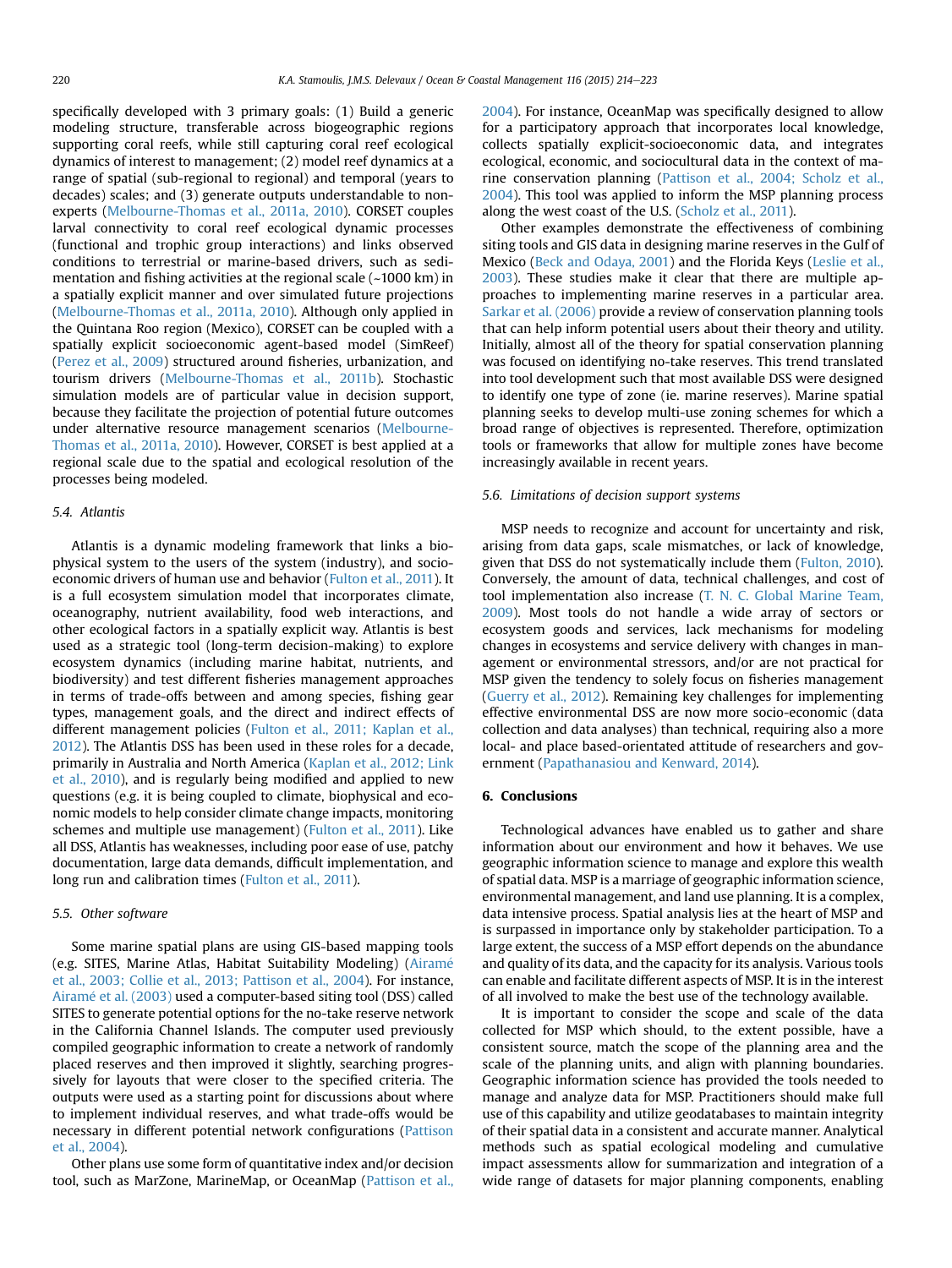<span id="page-7-0"></span>more efficient comparisons between them and providing a holistic view of the current state of ocean spaces. Interactive decision support systems can create alternate spatial management scenarios, along with a clear evaluation of the trade-offs associated with each, making them available for the consideration of stakeholders. Proper use of these tools can greatly streamline the MSP process and support its iterative nature.

MSP represents a new global paradigm in spatial management. Though its roots lie in the familiar realm of land use planning, it presents many unique challenges and opportunities. As the practice of MSP continues, there will be continual insight into its organization, tools, and best practices. Even if MSP is a collaborative process and the organization and cooperation of stakeholders is paramount, the analytical component of the process is nearly as critical for its success. The stakes are high as we increasingly look to the development of ocean and coastal resources to support global consumption. Successful management of our marine spaces is less of a choice then a necessity.

#### Acknowledgments

The authors would like to thank the Geography department at the University of Hawai'i at M anoa, and particularly Dr. Brian Szuster for fostering an interest in marine spatial planning through his environmental impact assessment course and later supporting the production of an early version of this manuscript during a directed research seminar. The authors would like to also thank the Center for Marine Biodiversity & Conservation at Scripps Institution of Oceanography, University of California San Diego, and in particular Kathryn Mengerink and Phaedra L. Doukakis, for providing an overview of U.S. marine law and policy during the Fall and Winter quarters of  $2010-2011$ , with a strong focus on the National Ocean Policy and Coastal and Marine Spatial Planning. Thanks to Susan Harell Yee at U.S. EPA Gulf Ecology Division for her mentoring and guidance over recent years. Finally, we would like to thank Dr. Helena Calado and Artur Gil at the University of the Azores for organizing the GISlands international workshop on marine spatial planning attended by the lead author in 2010, and all those that participated.

#### References

- [Airame, S., Dugan, J.E., Lafferty, K.D., Leslie, H., McArdle, D.A., Warner, R.R., 2003.](http://refhub.elsevier.com/S0964-5691(15)00201-X/sref1) [Applying ecological criteria to marine reserve design: a case study from the](http://refhub.elsevier.com/S0964-5691(15)00201-X/sref1) [California Channel Islands. Ecol. Appl. 13](http://refhub.elsevier.com/S0964-5691(15)00201-X/sref1).
- [Allnutt, T.F., McClanahan, T.R., Andrefouet, S., Baker, M., Lagabrielle, E.,](http://refhub.elsevier.com/S0964-5691(15)00201-X/sref2) [McClennen, C., Rakotomanjaka, A.J.M., Tianarisoa, T.F., Watson, R., Kremen, C.,](http://refhub.elsevier.com/S0964-5691(15)00201-X/sref2) [2012a. Comparison of marine spatial planning methods in Madagascar dem](http://refhub.elsevier.com/S0964-5691(15)00201-X/sref2)[onstrates value of alternative approaches. PLoS One 7, e28969.](http://refhub.elsevier.com/S0964-5691(15)00201-X/sref2)
- [Allnutt, T.F., McClanahan, T.R., Andrefouet, S., Baker, M., Lagabrielle, E.,](http://refhub.elsevier.com/S0964-5691(15)00201-X/sref3) [McClennen, C., Rakotomanjaka, A.J.M., Tianarisoa, T.F., Watson, R., Kremen, C.,](http://refhub.elsevier.com/S0964-5691(15)00201-X/sref3) [2012b. Comparison of marine spatial planning methods in Madagascar dem](http://refhub.elsevier.com/S0964-5691(15)00201-X/sref3)[onstrates value of alternative approaches. PLoS One 7.](http://refhub.elsevier.com/S0964-5691(15)00201-X/sref3)
- [Anad](http://refhub.elsevier.com/S0964-5691(15)00201-X/sref4)o[n, J.D., del Mar Mancha-Cisneros, M., Best, B.D., Gerber, L.R., 2013. Habitat](http://refhub.elsevier.com/S0964-5691(15)00201-X/sref4) specifi[c larval dispersal and marine connectivity: implications for spatial con](http://refhub.elsevier.com/S0964-5691(15)00201-X/sref4)[servation planning. Ecosphere 4.](http://refhub.elsevier.com/S0964-5691(15)00201-X/sref4)
- [Arctur, D., Zeller, M., 2004. Designing Geodatabases: Case Studies in GIS Data](http://refhub.elsevier.com/S0964-5691(15)00201-X/sref5) [Modeling. ESRI Press, Redlands, CA](http://refhub.elsevier.com/S0964-5691(15)00201-X/sref5).
- [Arkema, K.K., Guannel, G., Verutes, G., Wood, S.A., Guerry, A., Ruckelshaus, M.,](http://refhub.elsevier.com/S0964-5691(15)00201-X/sref6) [Kareiva, P., Lacayo, M., Silver, J.M., 2013. Coastal habitats shield people and](http://refhub.elsevier.com/S0964-5691(15)00201-X/sref6) [property from sea-level rise and storms. Nat. Clim. Chang. 3, 913](http://refhub.elsevier.com/S0964-5691(15)00201-X/sref6)-[918](http://refhub.elsevier.com/S0964-5691(15)00201-X/sref6).
- [Ball, I.R., Possingham, H.P., 2000. MARXAN \(V1.8.2\): Marine Reserve Design Using](http://refhub.elsevier.com/S0964-5691(15)00201-X/sref7) [Spatially Explicit Annealing](http://refhub.elsevier.com/S0964-5691(15)00201-X/sref7).
- [Ban, N.C., 2009. Systematic marine conservation planning in data-poor regions:](http://refhub.elsevier.com/S0964-5691(15)00201-X/sref8) [socioeconomic data is essential. Mar. Policy 33, 794](http://refhub.elsevier.com/S0964-5691(15)00201-X/sref8)-[800.](http://refhub.elsevier.com/S0964-5691(15)00201-X/sref8)
- [Ban, N.C., Bodtker, K.M., Nicolson, D., Robb, C.K., Royle, K., Short, C., 2012. Setting the](http://refhub.elsevier.com/S0964-5691(15)00201-X/sref9) [stage for MSP: ecological](http://refhub.elsevier.com/S0964-5691(15)00201-X/sref9) & [social data collation](http://refhub.elsevier.com/S0964-5691(15)00201-X/sref9) & [analyses in Canada's Paci](http://refhub.elsevier.com/S0964-5691(15)00201-X/sref9)fic waters. Mar. Policy 39,  $11-20$  $11-20$ .
- [Beck, M.W., Odaya, M., 2001. Ecoregional planning in marine environments: iden](http://refhub.elsevier.com/S0964-5691(15)00201-X/sref10)[tifying priority sites for conservation in the northern Gulf of Mexico. Aquat.](http://refhub.elsevier.com/S0964-5691(15)00201-X/sref10) [Conserv. Mar. Freshw. Ecosyst. 11, 235](http://refhub.elsevier.com/S0964-5691(15)00201-X/sref10)-[242](http://refhub.elsevier.com/S0964-5691(15)00201-X/sref10).

[Bostrom, C., Pittman, S.J., Simenstad, C., Kneib, R.T., 2011. Seascape ecology of coastal](http://refhub.elsevier.com/S0964-5691(15)00201-X/sref11)

[biogenic habitats: advances, gaps, and challenges. Mar. Ecol. Prog. Ser. 427,](http://refhub.elsevier.com/S0964-5691(15)00201-X/sref11)  $191 - 217$  $191 - 217$ 

- [Bremer, L.L., Delevaux, J.M.S., Leary, J.K., Cox, L., Oleson, K.L.L., 2015. Opportunities](http://refhub.elsevier.com/S0964-5691(15)00201-X/sref12) [and strategies to incorporate ecosystem services knowledge and decision](http://refhub.elsevier.com/S0964-5691(15)00201-X/sref12) [support tools into planning and decision making in Hawaii. Environ. Manag. 55,](http://refhub.elsevier.com/S0964-5691(15)00201-X/sref12)  $884 - 899$  $884 - 899$  $884 - 899$
- [Christensen, V., Ferdana, Z., Steenbeek, J., 2009. Spatial optimization of protected](http://refhub.elsevier.com/S0964-5691(15)00201-X/sref13) ~ [area placement incorporating ecological, social and economical criteria. Ecol.](http://refhub.elsevier.com/S0964-5691(15)00201-X/sref13) [Model. 220, 2583](http://refhub.elsevier.com/S0964-5691(15)00201-X/sref13)-[2593.](http://refhub.elsevier.com/S0964-5691(15)00201-X/sref13)
- [Christensen, V., Pauly, D., 1992. ECOPATH II](http://refhub.elsevier.com/S0964-5691(15)00201-X/sref14) [a software for balancing steady-state](http://refhub.elsevier.com/S0964-5691(15)00201-X/sref14) [ecosystem models and calculating network characteristics. Ecol. Model. 61,](http://refhub.elsevier.com/S0964-5691(15)00201-X/sref14)  $169 - 185$  $169 - 185$  $169 - 185$
- [Christensen, V., Walters, C.J., 2004. Ecopath with Ecosim: methods, capabilities and](http://refhub.elsevier.com/S0964-5691(15)00201-X/sref15)  $limitations$   $Ecol$  Model. 172,  $109-139$  $109-139$ .
- [Collie, J.S., Adamowicz, W.L.V., Beck, M.W., Craig, B., Essington, T.E., Fluharty, D.,](http://refhub.elsevier.com/S0964-5691(15)00201-X/sref16) [Rice, J., Sanchirico, J.N., 2013. Marine spatial planning in practice. Estuar. Coast.](http://refhub.elsevier.com/S0964-5691(15)00201-X/sref16) [Shelf Sci. 117, 1](http://refhub.elsevier.com/S0964-5691(15)00201-X/sref16)-[11.](http://refhub.elsevier.com/S0964-5691(15)00201-X/sref16)
- [Crowder, L., Norse, E., 2008. Essential ecological insights for marine ecosystem](http://refhub.elsevier.com/S0964-5691(15)00201-X/sref17)[based management and marine spatial planning. Mar. Policy 32, 772](http://refhub.elsevier.com/S0964-5691(15)00201-X/sref17)–[778](http://refhub.elsevier.com/S0964-5691(15)00201-X/sref17).<br>[Cumming, G.S., Cumming, D.H.M., Redman, C.L., 2006. Scale mismatches in social-](http://refhub.elsevier.com/S0964-5691(15)00201-X/sref18)
- [ecological systems: causes, consequences, and solutions. Ecol. Soc. 11.](http://refhub.elsevier.com/S0964-5691(15)00201-X/sref18)
- Cummins, V., Gault, J., O'Mahony, C., KÖPke, K., Griffin, P., Walsh, E.<br>[O'Suilleabhain, D., 2008. Establishing Information Needs for Planning and](http://refhub.elsevier.com/S0964-5691(15)00201-X/sref19) [Assessment of Recreation Activity in the Coastal Environment: a Case Study](http://refhub.elsevier.com/S0964-5691(15)00201-X/sref19) [from Cork Harbour, Ireland](http://refhub.elsevier.com/S0964-5691(15)00201-X/sref19).
- [Dalton, T., Thompson, R., Jin, D., 2010. Mapping human dimensions in marine spatial](http://refhub.elsevier.com/S0964-5691(15)00201-X/sref20) [planning and management: an example from Narragansett Bay, Rhode Island.](http://refhub.elsevier.com/S0964-5691(15)00201-X/sref20) [Mar. Policy 34, 309](http://refhub.elsevier.com/S0964-5691(15)00201-X/sref20)-[319.](http://refhub.elsevier.com/S0964-5691(15)00201-X/sref20)
- [Diaz, R.J., Solan, M., Valente, R.M., 2004. A review of approaches for classifying](http://refhub.elsevier.com/S0964-5691(15)00201-X/sref21) [benthic habitats and evaluating habitat quality. J. Environ. Manag. 73, 165](http://refhub.elsevier.com/S0964-5691(15)00201-X/sref21)-[181.](http://refhub.elsevier.com/S0964-5691(15)00201-X/sref21)
- [Douvere, F., 2008. The importance of marine spatial planning in advancing](http://refhub.elsevier.com/S0964-5691(15)00201-X/sref22) [ecosystem-based sea use management. Mar. Policy 32, 762](http://refhub.elsevier.com/S0964-5691(15)00201-X/sref22)-[771.](http://refhub.elsevier.com/S0964-5691(15)00201-X/sref22)
- [Ehler, C.N., Douvere, F., 2009. Marine Spatial Planning: a Step-by-step Approach](http://refhub.elsevier.com/S0964-5691(15)00201-X/sref23) [Toward Ecosystem-based Management. UNESCO](http://refhub.elsevier.com/S0964-5691(15)00201-X/sref23).
- [Fock, H.O., 2008. Fisheries in the context of marine spatial planning: de](http://refhub.elsevier.com/S0964-5691(15)00201-X/sref24)fining principal areas for fi[sheries in the German EEZ. Mar. Policy 32, 728](http://refhub.elsevier.com/S0964-5691(15)00201-X/sref24)-[739](http://refhub.elsevier.com/S0964-5691(15)00201-X/sref24).
- [Foley, M.M., Halpern, B.S., Micheli, F., Armsby, M.H., Caldwell, M.R., Crain, C.M.,](http://refhub.elsevier.com/S0964-5691(15)00201-X/sref25) [Prahler, E., Rohr, N., Sivas, D., Beck, M.W., Carr, M.H., Crowder, L.B., Duffy, J.E.,](http://refhub.elsevier.com/S0964-5691(15)00201-X/sref25) [Hacker, S.D., McLeod, K.L., Palumbi, S.R., Peterson, C.H., Regan, H.M.,](http://refhub.elsevier.com/S0964-5691(15)00201-X/sref25) [Ruckelshaus, M.H., Sandifer, P.A., Steneck, R.S., 2012. Guiding ecological prin](http://refhub.elsevier.com/S0964-5691(15)00201-X/sref25)[ciples for marine spatial planning. Mar. Policy 34, 955](http://refhub.elsevier.com/S0964-5691(15)00201-X/sref25)-[966](http://refhub.elsevier.com/S0964-5691(15)00201-X/sref25).
- [Francis, T.B., Levin, P.S., Harvey, C.J., 2011. The perils and promise of futures analysis](http://refhub.elsevier.com/S0964-5691(15)00201-X/sref26) [in marine ecosystem-based management. Mar. Policy 35, 675](http://refhub.elsevier.com/S0964-5691(15)00201-X/sref26)-[681.](http://refhub.elsevier.com/S0964-5691(15)00201-X/sref26)
- [Franklin, J., Miller, J.A., 2010. Mapping Species Distribution](http://refhub.elsevier.com/S0964-5691(15)00201-X/sref27)  $-$  [Spatial Inference](http://refhub.elsevier.com/S0964-5691(15)00201-X/sref27) & [Prediction. Cambridge.](http://refhub.elsevier.com/S0964-5691(15)00201-X/sref27)
- [Fulton, E.A., 2010. Approaches to end-to-end ecosystem models. J. Mar. Syst. 81,](http://refhub.elsevier.com/S0964-5691(15)00201-X/sref28)  $171 - 183$  $171 - 183$  $171 - 183$
- [Fulton, E.A., Link, J.S., Kaplan, I.C., Savina-Rolland, M., Johnson, P., Ainsworth, C.,](http://refhub.elsevier.com/S0964-5691(15)00201-X/sref29) [Horne, P., Gorton, R., Gamble, R.J., Smith, A.D.M., 2011. Lessons in modelling and](http://refhub.elsevier.com/S0964-5691(15)00201-X/sref29) [management of marine ecosystems: the Atlantis experience. Fish Fish. 12,](http://refhub.elsevier.com/S0964-5691(15)00201-X/sref29)  $171 - 188.$  $171 - 188.$  $171 - 188.$  $171 - 188.$
- Fulton, E.A., Scientifi[c, C., 2004. Ecological Indicators of the Ecosystem Effects of](http://refhub.elsevier.com/S0964-5691(15)00201-X/sref30) [Fishing: Final Report. CSIRO](http://refhub.elsevier.com/S0964-5691(15)00201-X/sref30).
- García-Charton, J.A., Pérez-Ruzafa, Á[., 2001. Spatial pattern and the habitat structure](http://refhub.elsevier.com/S0964-5691(15)00201-X/sref31) of a Mediterranean rocky reef fi[sh local assemblage. Mar. Biol. 138, 917](http://refhub.elsevier.com/S0964-5691(15)00201-X/sref31)-[934.](http://refhub.elsevier.com/S0964-5691(15)00201-X/sref31)
- [Gilliland, P.M., Laffoley, D., 2008. Key elements and steps in the process of devel](http://refhub.elsevier.com/S0964-5691(15)00201-X/sref32)[oping ecosystem-based marine spatial planning. Mar. Policy 32, 787](http://refhub.elsevier.com/S0964-5691(15)00201-X/sref32)-[796.](http://refhub.elsevier.com/S0964-5691(15)00201-X/sref32)
- [Gratwicke, B., Speight, M.R., 2005. The relationship between](http://refhub.elsevier.com/S0964-5691(15)00201-X/sref33) fish species richness, [abundance and habitat complexity in a range of shallow tropical marine hab-](http://refhub.elsevier.com/S0964-5691(15)00201-X/sref33)itats. I. Fish Biol. 66, 650-[667.](http://refhub.elsevier.com/S0964-5691(15)00201-X/sref33)
- [Guerry, A.D., Ruckelshaus, M.H., Arkema, K.K., Bernhardt, J.R., Guannel, G., Kim, C.-](http://refhub.elsevier.com/S0964-5691(15)00201-X/sref34) [K., Marsik, M., Papenfus, M., Toft, J.E., Verutes, G., Wood, S.A., Beck, M., Chan, F.,](http://refhub.elsevier.com/S0964-5691(15)00201-X/sref34) [Chan, K.M.A., Gelfenbaum, G., Gold, B.D., Halpern, B.S., Labiosa, W.B., Lester, S.E.,](http://refhub.elsevier.com/S0964-5691(15)00201-X/sref34) [Levin, P.S., McField, M., Pinsky, M.L., Plummer, M., Polasky, S., Ruggiero, P.,](http://refhub.elsevier.com/S0964-5691(15)00201-X/sref34) [Sutherland, D.A., Tallis, H., Day, A., Spencer, J., 2012. Modeling bene](http://refhub.elsevier.com/S0964-5691(15)00201-X/sref34)fits from [nature: using ecosystem services to inform coastal and marine spatial planning.](http://refhub.elsevier.com/S0964-5691(15)00201-X/sref34) [Int. J. Biodivers. Sci. Ecosyst. Serv. Manag. 8, 107](http://refhub.elsevier.com/S0964-5691(15)00201-X/sref34)-[121.](http://refhub.elsevier.com/S0964-5691(15)00201-X/sref34)
- [Guisan, A., Edwards, T.C., Hastie, T., 2002. Generalized linear and generalized ad](http://refhub.elsevier.com/S0964-5691(15)00201-X/sref35)[ditive models in studies of species distributions: setting the scene. Ecol. Model.](http://refhub.elsevier.com/S0964-5691(15)00201-X/sref35) [157, 89](http://refhub.elsevier.com/S0964-5691(15)00201-X/sref35)-[100.](http://refhub.elsevier.com/S0964-5691(15)00201-X/sref35)
- [Guisan, A., Zimmermann, N.E., 2000. Predictive habitat distribution models in](http://refhub.elsevier.com/S0964-5691(15)00201-X/sref36) [ecology. Ecol. Model. 135, 147](http://refhub.elsevier.com/S0964-5691(15)00201-X/sref36)-[186. %@ 0304](http://refhub.elsevier.com/S0964-5691(15)00201-X/sref36)-[3800](http://refhub.elsevier.com/S0964-5691(15)00201-X/sref36).
- [Halpern, B.S., Diamond, J., Gaines, S., Gelcich, S., Gleason, M., Jennings, S., Lester, S.,](http://refhub.elsevier.com/S0964-5691(15)00201-X/sref37) [Mace, A., McCook, L., McLeod, K., Napoli, N., Rawson, K., Rice, J., Rosenberg, A.,](http://refhub.elsevier.com/S0964-5691(15)00201-X/sref37) [Ruckelshaus, M., Saier, B., Sandifer, P., Scholz, A., Zivian, A., 2012. Near-term](http://refhub.elsevier.com/S0964-5691(15)00201-X/sref37) [priorities for the science, policy and practice of Coastal and Marine Spatial](http://refhub.elsevier.com/S0964-5691(15)00201-X/sref37) Planning (CMSP). Mar. Policy 36,  $198-205$  $198-205$ .
- [Halpern, B.S., Fujita, R., 2013. Assumptions, challenges, and future directions in](http://refhub.elsevier.com/S0964-5691(15)00201-X/sref38) [cumulative impact analysis. Ecosphere 4, 131.](http://refhub.elsevier.com/S0964-5691(15)00201-X/sref38)
- [Halpern, B.S., McLeod, K.L., Rosenberg, A.A., Crowder, L.B., 2008a. Managing for](http://refhub.elsevier.com/S0964-5691(15)00201-X/sref39) [cumulative impacts in ecosystem-based management through ocean zoning.](http://refhub.elsevier.com/S0964-5691(15)00201-X/sref39) [Ocean Coast. Manag. 51, 203](http://refhub.elsevier.com/S0964-5691(15)00201-X/sref39)-[211.](http://refhub.elsevier.com/S0964-5691(15)00201-X/sref39)
- [Halpern, B.S., Walbridge, S., Selkoe, K.A., Kappel, C.V., Micheli, F., D'Agrosa, C.,](http://refhub.elsevier.com/S0964-5691(15)00201-X/sref40) [Bruno, J.F., Casey, K.S., Ebert, C., Fox, H.E., Fujita, R., Heinemann, D., Lenihan, H.S.,](http://refhub.elsevier.com/S0964-5691(15)00201-X/sref40) [Madin, E.M.P., Perry, M.T., Selig, E.R., Spalding, M., Steneck, R., Watson, R.,](http://refhub.elsevier.com/S0964-5691(15)00201-X/sref40)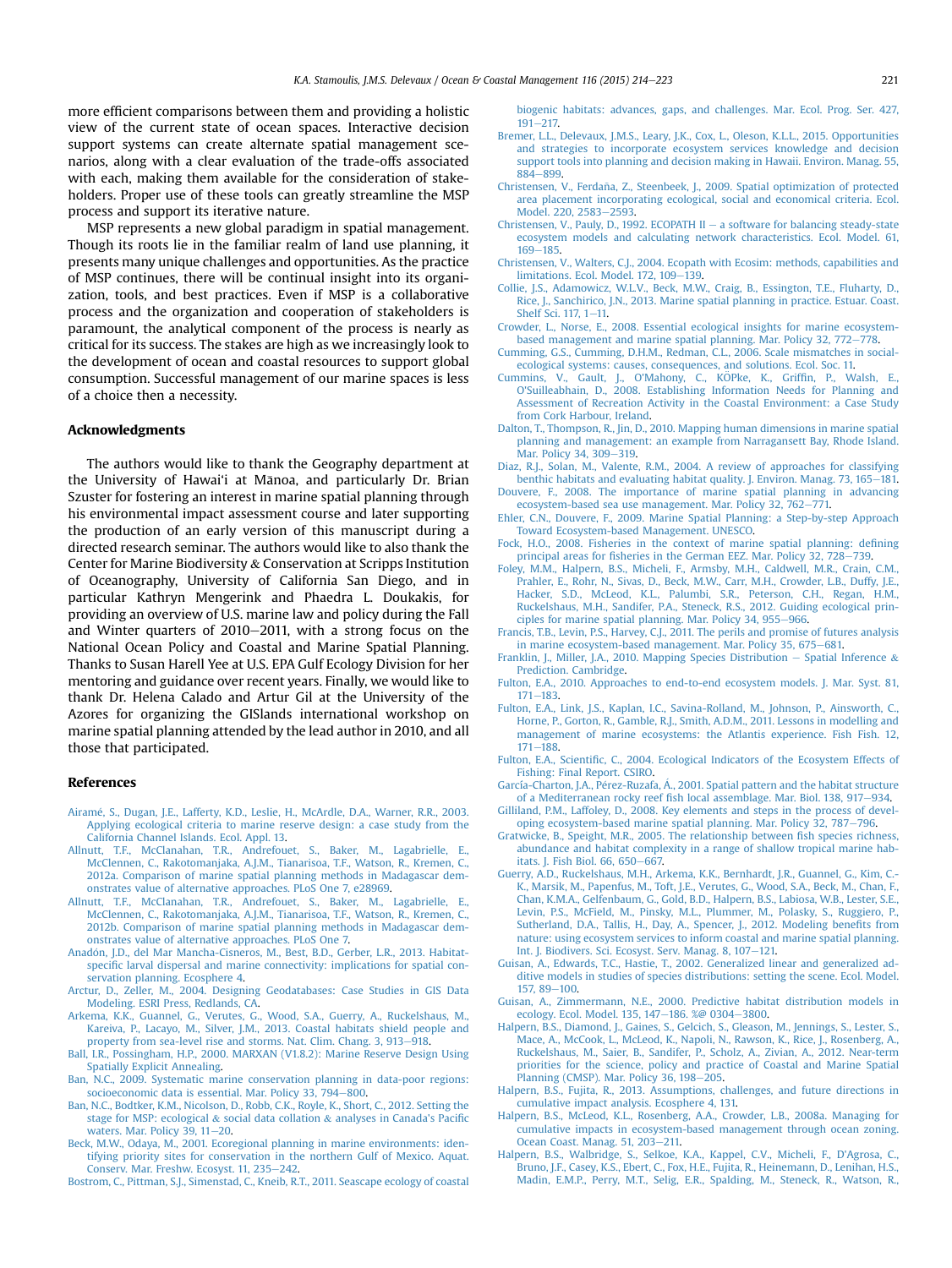<span id="page-8-0"></span>[2008b. A global map of human impact on marine ecosystems. Science 319,](http://refhub.elsevier.com/S0964-5691(15)00201-X/sref40)  $948 - 952$  $948 - 952$ 

- [Hicks, C.C., McClanahan, T.R., Cinner, J.E., Hills, J.M., 2009. Trade-offs in values](http://refhub.elsevier.com/S0964-5691(15)00201-X/sref41) [assigned to ecological goods and services associated with different coral reef](http://refhub.elsevier.com/S0964-5691(15)00201-X/sref41) [management strategies. Ecol. Soc. 14](http://refhub.elsevier.com/S0964-5691(15)00201-X/sref41).
- [Hogan, J.D., Thiessen, R.J., Sale, P.F., Heath, D.D., 2012. Local retention, dispersal and](http://refhub.elsevier.com/S0964-5691(15)00201-X/sref42) fl[uctuating connectivity among populations of a coral reef](http://refhub.elsevier.com/S0964-5691(15)00201-X/sref42) fish. Oecologia 168,  $61 - 71$  $61 - 71$
- [Hughes, T.P., Bellwood, D.R., Folke, C., Steneck, R.S., Wilson, J., 2005. New paradigms](http://refhub.elsevier.com/S0964-5691(15)00201-X/sref43) [for supporting the resilience of marine ecosystems. Trends Ecol. Evol. 20,](http://refhub.elsevier.com/S0964-5691(15)00201-X/sref43) [380](http://refhub.elsevier.com/S0964-5691(15)00201-X/sref43)-[386.](http://refhub.elsevier.com/S0964-5691(15)00201-X/sref43)
- [Kaplan, I.C., Horne, P.J., Levin, P.S., 2012. Screening California Current](http://refhub.elsevier.com/S0964-5691(15)00201-X/sref44) fishery man[agement scenarios using the Atlantis end-to-end ecosystem model. Prog.](http://refhub.elsevier.com/S0964-5691(15)00201-X/sref44) [Oceanogr. 102, 5](http://refhub.elsevier.com/S0964-5691(15)00201-X/sref44)-[18](http://refhub.elsevier.com/S0964-5691(15)00201-X/sref44).
- [Katsanevakis, S., Stelzenmüller, V., South, A., S](http://refhub.elsevier.com/S0964-5691(15)00201-X/sref45)ø[rensen, T.K., Jones, P.J.S., Kerr, S.,](http://refhub.elsevier.com/S0964-5691(15)00201-X/sref45) [Badalamenti, F., Anagnostou, C., Breen, P., Chust, G., 2011. Ecosystem-based](http://refhub.elsevier.com/S0964-5691(15)00201-X/sref45) [marine spatial management: review of concepts, policies, tools, and critical](http://refhub.elsevier.com/S0964-5691(15)00201-X/sref45) [issues. Ocean Coast. Manag. 54, 807](http://refhub.elsevier.com/S0964-5691(15)00201-X/sref45)-[820.](http://refhub.elsevier.com/S0964-5691(15)00201-X/sref45)
- Kay, J.J., Regier, H.A., Boyle, M., Francis, G., 1999. An ecosystem approach for sus-<br>[tainability: addressing the challenge of complexity. Futures 31, 721](http://refhub.elsevier.com/S0964-5691(15)00201-X/sref46)–[742.](http://refhub.elsevier.com/S0964-5691(15)00201-X/sref46)
- [Kendall, M.S., Buja, K.R., Christensen, J.D., Kruer, C.R., Monaco, M.E., 2004. The](http://refhub.elsevier.com/S0964-5691(15)00201-X/sref47) [seascape approach to coral ecosystem mapping: an integral component of](http://refhub.elsevier.com/S0964-5691(15)00201-X/sref47) [understanding the habitat utilization patterns of reef](http://refhub.elsevier.com/S0964-5691(15)00201-X/sref47) fish. Bull. Mar. Sci. 75,  $225 - 237$  $225 - 237$
- [Kendall, M.S., Miller, T.J., 2010. Relationships among map resolution,](http://refhub.elsevier.com/S0964-5691(15)00201-X/sref48) fish assem[blages, and habitat variables in a coral reef ecosystem. Hydrobiologia 637,](http://refhub.elsevier.com/S0964-5691(15)00201-X/sref48)  $101 - 119$  $101 - 119$  $101 - 119$
- [Kendall, M.S., Miller, T.J., Pittman, S.J., 2011. Patterns of scale-dependency and the](http://refhub.elsevier.com/S0964-5691(15)00201-X/sref49) infl[uence of map resolution on the seascape ecology of reef](http://refhub.elsevier.com/S0964-5691(15)00201-X/sref49) fish. Mar. Ecol. Prog. [Ser. 427, 259](http://refhub.elsevier.com/S0964-5691(15)00201-X/sref49)-[274](http://refhub.elsevier.com/S0964-5691(15)00201-X/sref49).
- [Kirkpatrick, S., 1984. Optimization by simulated annealing: quantitative studies.](http://refhub.elsevier.com/S0964-5691(15)00201-X/sref50) [J. Stat. Phys. 34, 975](http://refhub.elsevier.com/S0964-5691(15)00201-X/sref50)-[986](http://refhub.elsevier.com/S0964-5691(15)00201-X/sref50).
- [Klein, C.J., Steinback, C., Watts, M., Scholz, A.J., Possingham, H.P., 2009. Spatial](http://refhub.elsevier.com/S0964-5691(15)00201-X/sref51) marine zoning for fi[sheries and conservation. Front. Ecol. Environ. 8, 349](http://refhub.elsevier.com/S0964-5691(15)00201-X/sref51)–[353](http://refhub.elsevier.com/S0964-5691(15)00201-X/sref51).
- [Knudby, A., Brenning, A., LeDrew, E., 2010a. New approaches to modelling fish](http://refhub.elsevier.com/S0964-5691(15)00201-X/sref52)[habitat relationships. Ecol. Model. 221, 503](http://refhub.elsevier.com/S0964-5691(15)00201-X/sref52)-[511.](http://refhub.elsevier.com/S0964-5691(15)00201-X/sref52)
- [Knudby, A., Jupiter, S., Roelfsema, C., Lyons, M., Phinn, S., 2013. Mapping coral reef](http://refhub.elsevier.com/S0964-5691(15)00201-X/sref53) resilience indicators using fi[eld and remotely sensed data. Remote Sens. 5,](http://refhub.elsevier.com/S0964-5691(15)00201-X/sref53) [1311](http://refhub.elsevier.com/S0964-5691(15)00201-X/sref53)-[1334.](http://refhub.elsevier.com/S0964-5691(15)00201-X/sref53)
- [Knudby, A., LeDrew, E., Brenning, A., 2010b. Predictive mapping of reef](http://refhub.elsevier.com/S0964-5691(15)00201-X/sref54) fish species [richness, diversity and biomass in Zanzibar using IKONOS imagery and](http://refhub.elsevier.com/S0964-5691(15)00201-X/sref54) [machine-learning techniques. Remote Sens. Environ. 114, 1230](http://refhub.elsevier.com/S0964-5691(15)00201-X/sref54)-[1241.](http://refhub.elsevier.com/S0964-5691(15)00201-X/sref54)
- [Lee, J., South, A.B., Jennings, S., 2010. Developing reliable, repeatable, and accessible](http://refhub.elsevier.com/S0964-5691(15)00201-X/sref55) [methods to provide high-resolution estimates of](http://refhub.elsevier.com/S0964-5691(15)00201-X/sref55) fishing-effort distributions [from vessel monitoring system \(VMS\) data. ICES J. Mar. Sci. 67.](http://refhub.elsevier.com/S0964-5691(15)00201-X/sref55)
- [Leslie, H., Ruckelshaus, M., Ball, I.R., Andelman, S., Possingham, H.P., 2003. Using](http://refhub.elsevier.com/S0964-5691(15)00201-X/sref56) [siting algorithms in the design of marine reserve networks. Ecol. Appl. 13,](http://refhub.elsevier.com/S0964-5691(15)00201-X/sref56) [185](http://refhub.elsevier.com/S0964-5691(15)00201-X/sref56)-[198](http://refhub.elsevier.com/S0964-5691(15)00201-X/sref56)
- [Link, J.S., Fulton, E.A., Gamble, R.J., 2010. The northeast US application of ATLANTIS:](http://refhub.elsevier.com/S0964-5691(15)00201-X/sref57) [a full system model exploring marine ecosystem dynamics in a living marine](http://refhub.elsevier.com/S0964-5691(15)00201-X/sref57) [resource management context. Prog. Oceanogr. 87, 214](http://refhub.elsevier.com/S0964-5691(15)00201-X/sref57)-[234](http://refhub.elsevier.com/S0964-5691(15)00201-X/sref57).
- [Maxwell, S.M., Hazen, E.L., Bograd, S.J., Halpern, B.S., Breed, G.A., Nickel, B.,](http://refhub.elsevier.com/S0964-5691(15)00201-X/sref58) [Teutschel, N.M., Crowder, L.B., Benson, S., Dutton, P.H., 2013. Cumulative human](http://refhub.elsevier.com/S0964-5691(15)00201-X/sref58) [impacts on marine predators. Nat. Commun. 4.](http://refhub.elsevier.com/S0964-5691(15)00201-X/sref58)
- [McArthur, M.A., Brooke, B.P., Przeslawski, R., Ryan, D.A., Lucieer, V.L., Nichol, S.,](http://refhub.elsevier.com/S0964-5691(15)00201-X/sref59) [McCallum, A.W., Mellin, C., Cresswell, I.D., Radke, L.C., 2010. On the use of](http://refhub.elsevier.com/S0964-5691(15)00201-X/sref59) [abiotic surrogates to describe marine benthic biodiversity. Estuar. Coast. Shelf](http://refhub.elsevier.com/S0964-5691(15)00201-X/sref59) [Sci. 88, 21](http://refhub.elsevier.com/S0964-5691(15)00201-X/sref59)-[32.](http://refhub.elsevier.com/S0964-5691(15)00201-X/sref59)
- [McCay, B.J., Jones, P.J.S., 2011. Marine protected areas and the governance of marine](http://refhub.elsevier.com/S0964-5691(15)00201-X/sref60) ecosystems and fi[sheries. Conserv. Biol. 25, 1130](http://refhub.elsevier.com/S0964-5691(15)00201-X/sref60)-[1133.](http://refhub.elsevier.com/S0964-5691(15)00201-X/sref60)
- [McKenzie, E., Posner, S., Tillmann, P., Bernhardt, J.R., Howard, K., Rosenthal, A., 2014.](http://refhub.elsevier.com/S0964-5691(15)00201-X/sref61) [Understanding the use of ecosystem service knowledge in decision making:](http://refhub.elsevier.com/S0964-5691(15)00201-X/sref61) [lessons from international experiences of spatial planning. Environ. Plan. C Gov.](http://refhub.elsevier.com/S0964-5691(15)00201-X/sref61) [Policy 32, 320](http://refhub.elsevier.com/S0964-5691(15)00201-X/sref61)-[340](http://refhub.elsevier.com/S0964-5691(15)00201-X/sref61).
- [McLeod, E., Salm, R., Green, A., Almany, J., 2009. Designing marine protected area](http://refhub.elsevier.com/S0964-5691(15)00201-X/sref62) [networks to address the impacts of climate change. Front. Ecol. Environ. 7,](http://refhub.elsevier.com/S0964-5691(15)00201-X/sref62)  $362 - 370.$  $362 - 370.$  $362 - 370.$  $362 - 370.$
- [Melbourne-Thomas, J., 2010. CORSET Documentation: How to Access and Use the](http://refhub.elsevier.com/S0964-5691(15)00201-X/sref63) [Coral Reef Scenario Evaluation Tool via the Reef Scenarios Portal. Institute for](http://refhub.elsevier.com/S0964-5691(15)00201-X/sref63) [Marine and Antarctic Studies \(IMAS\).](http://refhub.elsevier.com/S0964-5691(15)00201-X/sref63)
- [Melbourne-Thomas, J., Johnson, C.R., Alino, P.M., Geronimo, R.C., Villanoy, C.L.,](http://refhub.elsevier.com/S0964-5691(15)00201-X/sref64) ~ [Gurney, G.G., 2011a. A multi-scale biophysical model to inform regional man](http://refhub.elsevier.com/S0964-5691(15)00201-X/sref64)[agement of coral reefs in the western Philippines and South China Sea. Environ.](http://refhub.elsevier.com/S0964-5691(15)00201-X/sref64) [Model. 26, 66](http://refhub.elsevier.com/S0964-5691(15)00201-X/sref64)-[82](http://refhub.elsevier.com/S0964-5691(15)00201-X/sref64).
- [Melbourne-Thomas, J., Johnson, C.R., Fung, T., Seymour, R.M., Cherubin, L.M., Arias-](http://refhub.elsevier.com/S0964-5691(15)00201-X/sref65) [Gonz](http://refhub.elsevier.com/S0964-5691(15)00201-X/sref65)a[lez, J.E., Fulton, E.A., 2010. Regional-scale scenario modeling for coral](http://refhub.elsevier.com/S0964-5691(15)00201-X/sref65) [reefs: a decision support tool to inform management of a complex system. Ecol.](http://refhub.elsevier.com/S0964-5691(15)00201-X/sref65) [Appl. 21, 1380](http://refhub.elsevier.com/S0964-5691(15)00201-X/sref65)-[1398.](http://refhub.elsevier.com/S0964-5691(15)00201-X/sref65)
- [Melbourne-Thomas, J., Johnson, C.R., Perez, P., Eustache, J., Fulton, E.A., Cleland, D.,](http://refhub.elsevier.com/S0964-5691(15)00201-X/sref66) [2011b. Coupling biophysical and socioeconomic models for coral reef systems in](http://refhub.elsevier.com/S0964-5691(15)00201-X/sref66) [Quintana Roo, Mexican Caribbean. Ecol. Soc. 16, 23.](http://refhub.elsevier.com/S0964-5691(15)00201-X/sref66)
- [Mellin, C., Andrefouet, S., Kulbicki, M., Dalleau, M., Vigliola, L., 2009. Remote sensing](http://refhub.elsevier.com/S0964-5691(15)00201-X/sref67) and fi[sh-habitat relationships in coral reef ecosystems: review and pathways](http://refhub.elsevier.com/S0964-5691(15)00201-X/sref67) for systematic multi-scale hierarchical research. Mar. Pollut. Bull. 58,  $11-19$  $11-19$ .
- [Mellin, C., Bradshaw, C.J.A., Meekan, M.G., Caley, M.J., 2010. Environmental and](http://refhub.elsevier.com/S0964-5691(15)00201-X/sref68)

[spatial predictors of species richness and abundance in coral reef](http://refhub.elsevier.com/S0964-5691(15)00201-X/sref68) fishes. Glob. Ecol. Biogeogr.  $19, 212-222$ .

- [Mellin, C., Delean, S., Caley, J., Edgar, G., Meekan, M., Pitcher, R., Przeslawski, R.,](http://refhub.elsevier.com/S0964-5691(15)00201-X/sref69) [Williams, A., Bradshaw, C., 2011. Effectiveness of biological surrogates for pre](http://refhub.elsevier.com/S0964-5691(15)00201-X/sref69)[dicting patterns of marine biodiversity: a global meta-analysis. PLoS One 6.](http://refhub.elsevier.com/S0964-5691(15)00201-X/sref69)
- [Mellin, C., Ferraris, J., Galzin, R., Kulbicki, M., Ponton, D., 2006. Diversity of coral reef](http://refhub.elsevier.com/S0964-5691(15)00201-X/sref70) fi[sh assemblages: modelling of the species richness spectra from multi-scale](http://refhub.elsevier.com/S0964-5691(15)00201-X/sref70) [environmental variables in the Tuamotu Archipelago \(French Polynesia\). Ecol.](http://refhub.elsevier.com/S0964-5691(15)00201-X/sref70) [Model. 198, 409](http://refhub.elsevier.com/S0964-5691(15)00201-X/sref70)-[425.](http://refhub.elsevier.com/S0964-5691(15)00201-X/sref70)
- [Mills, C.M., Townsend, S.E., Jenning, S., Eastwood, P.D., Houghton, C.A., 2007. Esti](http://refhub.elsevier.com/S0964-5691(15)00201-X/sref71)mating high resolution trawl fi[shing effort from satellite-based vessel moni](http://refhub.elsevier.com/S0964-5691(15)00201-X/sref71)[toring system data. ICES J. Mar. Sci. 64](http://refhub.elsevier.com/S0964-5691(15)00201-X/sref71).
- [Mumby, P.J., Broad, K., Brumbaugh, D.R., Dahlgren, C.P., Harborne, A.R., Hastings, A.,](http://refhub.elsevier.com/S0964-5691(15)00201-X/sref72) [Holmes, K.E., Kappel, C.V., Micheli, F., Sanchirico, J.N., 2008. Coral reef habitats](http://refhub.elsevier.com/S0964-5691(15)00201-X/sref72) [as surrogates of species, ecological functions, and ecosystem services. Conserv.](http://refhub.elsevier.com/S0964-5691(15)00201-X/sref72) [Biol. 22, 941](http://refhub.elsevier.com/S0964-5691(15)00201-X/sref72)-[951.](http://refhub.elsevier.com/S0964-5691(15)00201-X/sref72)
- [Murphy, H.M., Jenkins, G.P., 2010. Observational methods used in marine spatial](http://refhub.elsevier.com/S0964-5691(15)00201-X/sref73) monitoring of fi[shes and associated habitats: a review. Mar. Freshw. Res. 61,](http://refhub.elsevier.com/S0964-5691(15)00201-X/sref73)  $236 - 252$  $236 - 252$
- [National Ocean Service, 2015. Mapping Patterns of Ocean Use](http://refhub.elsevier.com/S0964-5691(15)00201-X/sref74).
- NOAA CSC a, Marine Cadastre, [http://marinecadastre.gov.](http://marinecadastre.gov)
- NOAA CSC b, Digital Coast, [http://coast.noaa.gov/digitalcoast/.](http://coast.noaa.gov/digitalcoast/)
- [Olson, J., 2010. Seeding nature, ceding culture: rede](http://refhub.elsevier.com/S0964-5691(15)00201-X/sref77)fining the boundaries of the [marine commons through spatial management and GIS. Geoforum 41,](http://refhub.elsevier.com/S0964-5691(15)00201-X/sref77) [293](http://refhub.elsevier.com/S0964-5691(15)00201-X/sref77)-[303](http://refhub.elsevier.com/S0964-5691(15)00201-X/sref77)
- [Ostrom, E., 1990. Governing the Commons: the Evolution of Institutions for Col](http://refhub.elsevier.com/S0964-5691(15)00201-X/sref78)[lective Action. Cambridge University Press.](http://refhub.elsevier.com/S0964-5691(15)00201-X/sref78)
- [Palumbi, S.R., Gaines, S.D., Leslie, H., Warner, R.R., 2003. New wave: high-tech tools](http://refhub.elsevier.com/S0964-5691(15)00201-X/sref79) [to help marine reserve research. Front. Ecol. Environ. 1, 73](http://refhub.elsevier.com/S0964-5691(15)00201-X/sref79)-[79](http://refhub.elsevier.com/S0964-5691(15)00201-X/sref79).
- [Papathanasiou, J., Kenward, R., 2014. Design of a data-driven environmental deci](http://refhub.elsevier.com/S0964-5691(15)00201-X/sref80)[sion support system and testing of stakeholder data-collection. Environ. Model.](http://refhub.elsevier.com/S0964-5691(15)00201-X/sref80) [Softw. 55, 92](http://refhub.elsevier.com/S0964-5691(15)00201-X/sref80)-[106](http://refhub.elsevier.com/S0964-5691(15)00201-X/sref80).
- [Pattison, D., dosReis, D., Smillie, H., 2004. In: Center, N.M.P.A. \(Ed.\), An Inventory of](http://refhub.elsevier.com/S0964-5691(15)00201-X/sref81) [GIS-based Decision-support Tools for MPAs.](http://refhub.elsevier.com/S0964-5691(15)00201-X/sref81)
- [Pauly, D., Christensen, V., Walters, C., 2000. Ecopath, Ecosim, and ecospace as tools](http://refhub.elsevier.com/S0964-5691(15)00201-X/sref82) [for evaluating ecosystem impact of](http://refhub.elsevier.com/S0964-5691(15)00201-X/sref82) fisheries. ICES J. Mar. Sci. 57, 697-[706.](http://refhub.elsevier.com/S0964-5691(15)00201-X/sref82)
- [Perez, P., Dray, A., Cleland, D., Arias-Gonzalez, J.E., 2009. An agent-based model to](http://refhub.elsevier.com/S0964-5691(15)00201-X/sref124) [address coastal management issues in the Yucatan Peninsula, Mexico. In: As](http://refhub.elsevier.com/S0964-5691(15)00201-X/sref124)[sociation for Mathematics and Computers in Simulation, C., Australia. \(Ed.\),](http://refhub.elsevier.com/S0964-5691(15)00201-X/sref124) [Proceedings of the Eighteenth World IMACS Congress and MODSIM09 Inter](http://refhub.elsevier.com/S0964-5691(15)00201-X/sref124)[national Congress on Modelling and Simulation Modelling and Simulation So](http://refhub.elsevier.com/S0964-5691(15)00201-X/sref124)[ciety of Australia and New Zealand and International, pp. 72](http://refhub.elsevier.com/S0964-5691(15)00201-X/sref124)-[79.](http://refhub.elsevier.com/S0964-5691(15)00201-X/sref124)
- [Pittman, S.J., Brown, K.A., 2011. Multi-scale approach for predicting](http://refhub.elsevier.com/S0964-5691(15)00201-X/sref83) fish species [distributions across coral reef seascapes. PLoS One 6.](http://refhub.elsevier.com/S0964-5691(15)00201-X/sref83)
- [Pittman, S.J., Christensen, J.D., Caldow, C., Menza, C., Monaco, M.E., 2007. Predictive](http://refhub.elsevier.com/S0964-5691(15)00201-X/sref84) mapping of fi[sh species richness across shallow-water seascapes in the Carib](http://refhub.elsevier.com/S0964-5691(15)00201-X/sref84)[bean. Ecol. Model. 204, 9](http://refhub.elsevier.com/S0964-5691(15)00201-X/sref84)-[21.](http://refhub.elsevier.com/S0964-5691(15)00201-X/sref84)
- [Pittman, S.J., Costa, B., Jeffrey, C.F.G., Caldow, C., 2010. Importance of seascape](http://refhub.elsevier.com/S0964-5691(15)00201-X/sref85) complexity for resilient fi[sh habitat and sustainable](http://refhub.elsevier.com/S0964-5691(15)00201-X/sref85) fisheries. In: Proceedings of [the 63rd Gulf and Caribbean Fisheries Institute, San Juan, Puerto Rico,](http://refhub.elsevier.com/S0964-5691(15)00201-X/sref85) [pp. 421](http://refhub.elsevier.com/S0964-5691(15)00201-X/sref85)-[426](http://refhub.elsevier.com/S0964-5691(15)00201-X/sref85).
- [Pittman, S.J., Costa, B.M., Battista, T.A., 2009. Using lidar bathymetry and boosted](http://refhub.elsevier.com/S0964-5691(15)00201-X/sref86) [regression trees to predict the diversity and abundance of](http://refhub.elsevier.com/S0964-5691(15)00201-X/sref86) fish and corals. [J. Coast. Res. 25, 27](http://refhub.elsevier.com/S0964-5691(15)00201-X/sref86)-[38.](http://refhub.elsevier.com/S0964-5691(15)00201-X/sref86)
- [Polovina, J.J., 1984. Model of a coral reef ecosystem. Coral Reefs 3, 1](http://refhub.elsevier.com/S0964-5691(15)00201-X/sref87)-[11.](http://refhub.elsevier.com/S0964-5691(15)00201-X/sref87)
- [Pomeroy, R., Douvere, F., 2008. The engagement of stakeholders in the marine](http://refhub.elsevier.com/S0964-5691(15)00201-X/sref88) [spatial planning process. Mar. Policy 32, 816](http://refhub.elsevier.com/S0964-5691(15)00201-X/sref88)-[822.](http://refhub.elsevier.com/S0964-5691(15)00201-X/sref88)
- [Pungetti, G., 2012. Islands, culture, landscape](http://refhub.elsevier.com/S0964-5691(15)00201-X/sref89) & [seascape. J. Mar. Isl. Cult. 1, 51](http://refhub.elsevier.com/S0964-5691(15)00201-X/sref89)-[54](http://refhub.elsevier.com/S0964-5691(15)00201-X/sref89). [Rajabifard, A., Binns, A., Williamson, I., 2005. Administering the marine environ](http://refhub.elsevier.com/S0964-5691(15)00201-X/sref90)[ment the spatial dimension. J. Spat. Sci. 50, 69](http://refhub.elsevier.com/S0964-5691(15)00201-X/sref90)-[78.](http://refhub.elsevier.com/S0964-5691(15)00201-X/sref90)
- [Ruckelshaus, M., McKenzie, E., Tallis, H., Guerry, A., Daily, G., Kareiva, P., Polasky, S.,](http://refhub.elsevier.com/S0964-5691(15)00201-X/sref91) [Ricketts, T., Bhagabati, N., Wood, S.A., 2013. Notes from the](http://refhub.elsevier.com/S0964-5691(15)00201-X/sref91) field: lessons [learned from using ecosystem service approaches to inform real-world de](http://refhub.elsevier.com/S0964-5691(15)00201-X/sref91)[cisions. Ecol. Econ. 115, 11](http://refhub.elsevier.com/S0964-5691(15)00201-X/sref91)-[21.](http://refhub.elsevier.com/S0964-5691(15)00201-X/sref91)
- [Sanchirico, J.N., Eagle, J., Palumbi, S., Thompson, B.H., 2010. Comprehensive plan](http://refhub.elsevier.com/S0964-5691(15)00201-X/sref92)[ning, dominant-use zones and user rights: a new era in ocean governance. Bull.](http://refhub.elsevier.com/S0964-5691(15)00201-X/sref92) [Mar. Sci. 86](http://refhub.elsevier.com/S0964-5691(15)00201-X/sref92).
- [Sanchirico, J.N., Mumby, P.J., 2009. Mapping ecosystem functions to the valuation of](http://refhub.elsevier.com/S0964-5691(15)00201-X/sref93) [ecosystem services: implications of species-habitat associations for coastal](http://refhub.elsevier.com/S0964-5691(15)00201-X/sref93) land-use decisions. Theor. Ecol. 2,  $67-\overline{77}$ .
- [Sarkar, S., Pressey, R.L., Faith, D.P., Margules, C.R., Fuller, T., Stoms, D.M., Moffett, A.,](http://refhub.elsevier.com/S0964-5691(15)00201-X/sref94) [Wilson, K.A., Williams, K.J., Williams, P.H., et al., 2006. Biodiversity conservation](http://refhub.elsevier.com/S0964-5691(15)00201-X/sref94) [planning tools: present status and challenges for the future. Annu. Rev. Environ.](http://refhub.elsevier.com/S0964-5691(15)00201-X/sref94) [Resour. 31, 123](http://refhub.elsevier.com/S0964-5691(15)00201-X/sref94)-[159.](http://refhub.elsevier.com/S0964-5691(15)00201-X/sref94)
- [Schmiing, M., Afonso, P., Tempera, F., Santos, R.S., 2013. Predictive habitat modelling](http://refhub.elsevier.com/S0964-5691(15)00201-X/sref95) of reef fi[shes with contrasting trophic ecologies. Mar. Ecol. Prog. Ser. 474,](http://refhub.elsevier.com/S0964-5691(15)00201-X/sref95)  $201 - 216$  $201 - 216$  $201 - 216$ .
- [Scholz, A., Bonzon, K., Fujita, R., Benjamin, N., Woodling, N., Black, P., Steinback, C.,](http://refhub.elsevier.com/S0964-5691(15)00201-X/sref96) [2004. Participatory socioeconomic analysis: drawing on](http://refhub.elsevier.com/S0964-5691(15)00201-X/sref96) fishermen's knowledge [for marine protected are planning in California. Mar. Policy 28, 335](http://refhub.elsevier.com/S0964-5691(15)00201-X/sref96)-[349.](http://refhub.elsevier.com/S0964-5691(15)00201-X/sref96)
- [Scholz, A.J., Steinback, C., Kruse, S.A., Mertens, M., Silverman, H., 2011. Incorporation](http://refhub.elsevier.com/S0964-5691(15)00201-X/sref97) [of spatial and economic analyses of Human-use data in the design of marine](http://refhub.elsevier.com/S0964-5691(15)00201-X/sref97) [protected areas. Conserv. Biol. 25, 485](http://refhub.elsevier.com/S0964-5691(15)00201-X/sref97)-[492](http://refhub.elsevier.com/S0964-5691(15)00201-X/sref97).
- [Selkoe, K.A., Halpern, B.S., Ebert, C.M., Franklin, E.C., Selig, E.R., Casey, K.S., Bruno, J.,](http://refhub.elsevier.com/S0964-5691(15)00201-X/sref98) [Toonen, R.J., 2009. A map of human impacts to a](http://refhub.elsevier.com/S0964-5691(15)00201-X/sref98) "pristine" coral reef ecosystem,